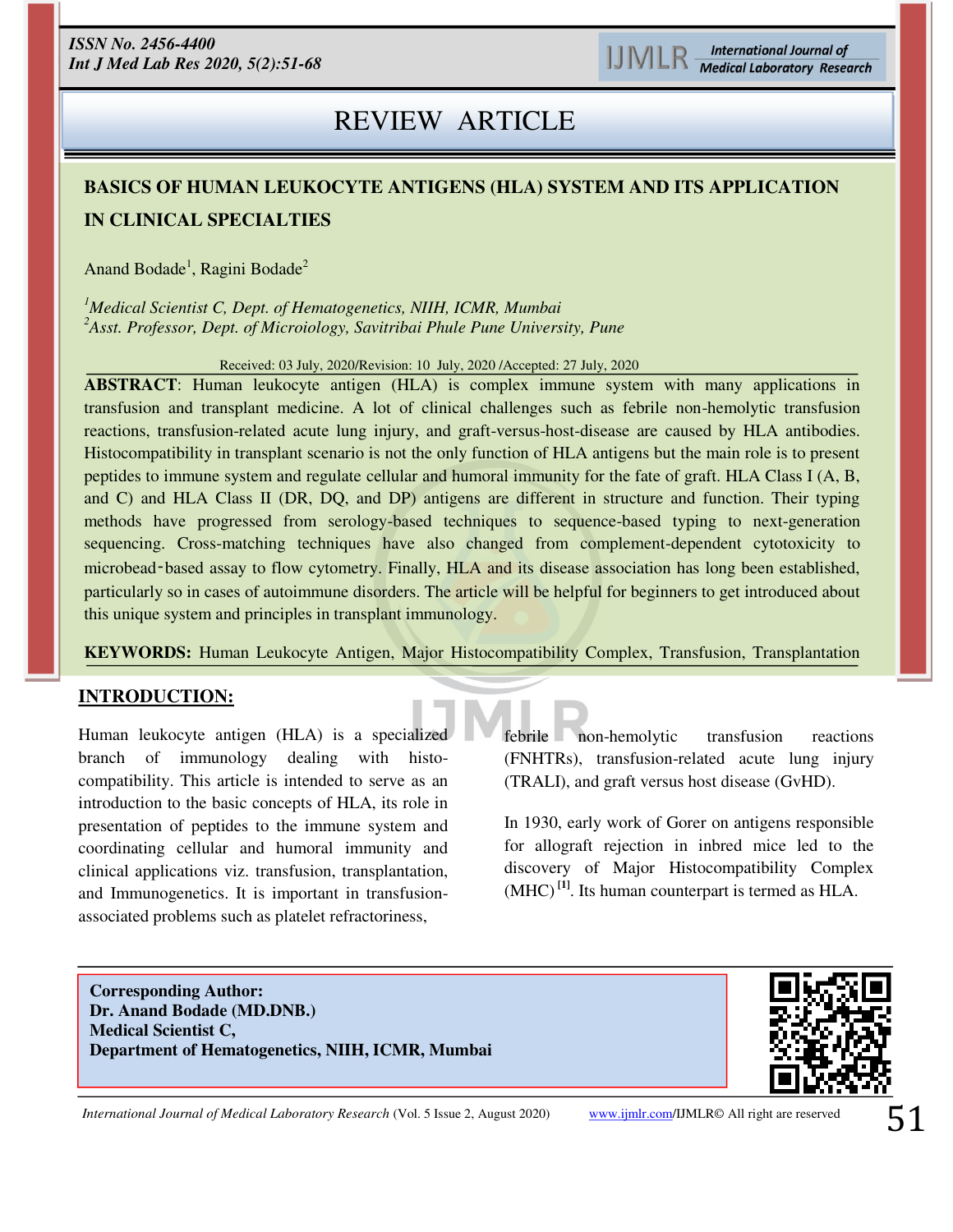Jean Dausset (in 1954) observed that patients who had multiple blood transfusions showed alloleukoagglutinins produced by infusion of cells bearing allo-antigens not present in recipient.[**2]** Also, seven patients with multiple transfusions agglutinated leukocytes from about 60% of the French population but not the leukocytes of those seven patients.[**3]** Payne et al observed patients with febrile nonhemolytic transfusion reactions (FNHTR) often contained leukoagglutinins.[**4]** Later microdropletlymphocytotoxicity test was introduced by Terasaki et al in 1964 at the First International Histocompatibility Workshop (IHW) [**5,6]** Eventually HLA-typing was aided with computer programs by Rood and Leeuwen to study the serologic complexities. **[7]** In 1967, the term HLA was approved by WHO Committee.[**8]** 

It was thought that HLA antigens were coded by two closely linked loci, each coding for multiple alleles<sup>[9,10,11]</sup> until a third locus was defined (codes  $10$ ) different Ags). Additional research disclosed that lymphocytes from two different individuals would undergo blast transformation and divide when mixed and cultured in vitro; known as the mixed lymphocyte reaction (MLR).[**12, 13]** It was discovered that MLR was negative when leukocytes from a pair of HLA-identical siblings were mixed together, indicating that HLA gene products were responsible for MLR activity with a technique called mixed lymphocyte culture  $(MLC)$ .<sup>[14]</sup> In  $7<sup>th</sup>$  IHW 'D' and 'DR' locus were defined serologically.[**15]** For the work on MHC and genetic control of immune response Snell, Dausset and Benacerraf were awarded Nobel Prize for Medicine in 1980. Since then the field of HLA is been getting flourished continuously with researches, newly added information and clinical applications.

## **STRUCTURAL, BIOCHEMICAL ASPECTS, NOMENCLATURE AND PROPERTIES OF HLA SYSTEM:**

#### *General structure:*

HLA is a series of closely linked groups of genes (3Mbp stretch in chromosome 6p; 21.1-21.3) and its protein products expressed on leukocytes that determine major histocompatibility factor (surface Ags) responsible for recognition and elimination of foreign tissues (**Figure 1.**). HLA loci are multi-allelic (gene occupying the locus can be any one of several alternate forms). As each allele determines a distinct product/ antigen the system is highly polymorphic. The system bears many unique properties as well discussed subsequently. HLA is divided into three regions:



#### **Figure 1. Structure of HLA gene products class I and II molecules**

**Class-I region:** encodes genes for classic/ major histocompatibility molecules i.e. HLA-A, B (most polymorphic), and C. Non-classic genes are minor and their exact role is yet in research viz. E, F, and G (present on placental trophoblast). Class-I proteins are present on most of nucleated cells, in plasma and adsorbed on platelet surface. A vestigial amount remained on mature red cell are Bennett-Goodspeed Ags  $(Bg^a, Bg^b, Bg^c$  which are HLA-B7,-B17, -A28).

**Class-II region:** encodes genes for HLA-DR, -DP, and -DQ composed of both  $\alpha$  and  $\beta$  chains. DP molecules are the product of DPA1 and DPB1 alleles; DPB2 and DPA2 are pseudo genes (genes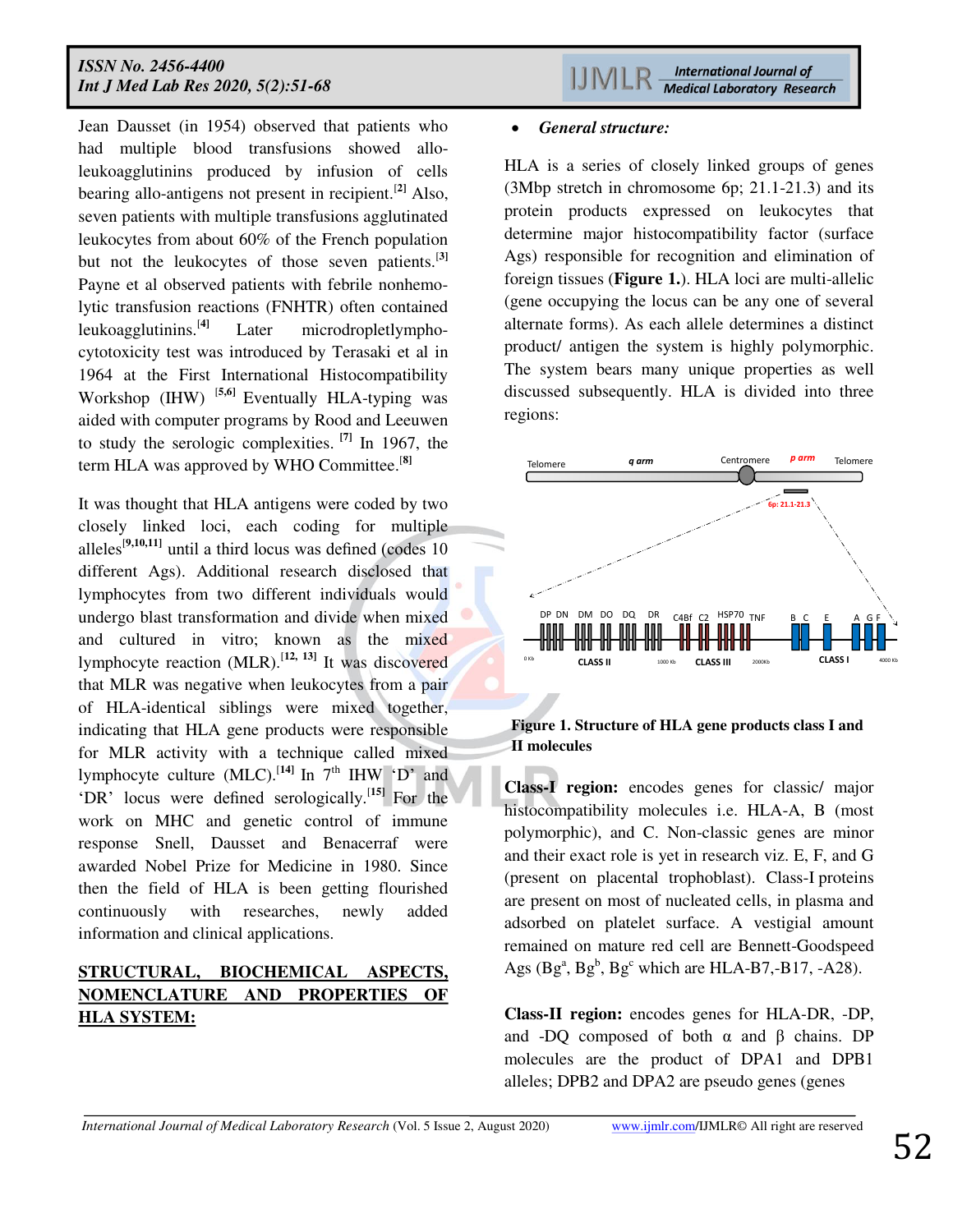with mutations that prevent gene activation or transcription). DQ molecules are the product of DQA1 and DQB1 alleles. DR molecules use DRA but can use alleles coded by DRB1 (classic DR specificities), DRB3 (DR52 molecules), DRB4 (DR53), and DRB5 (DR51). It also codes for 2 minor proteins i.e**.** DM and DO, used in the internal processing of antigens. They load the antigenic peptides from pathogens onto the HLA molecules of antigen-presenting cells (APCs). Class-II proteins occur only on APCs, macrophages, endothelial cells, activated T cells, and B cells.

**Class-III region:** encodes structurally and functionally diverse molecules, including C2, C4, Bf (the complement factors), 21-hydroxylase, and tumor necrosis factor (TNF). Also, glyoxalase-1 (GLO) and phosphoglucomutase-3 (PGM-3) are linked.**[16]** 

#### *Biochemical nature of HLA molecules:*

#### **a. HLA molecules: (Figure-2)**



**Figure 2. Location of the HLA system in human chromosome and its constituents. Print ( Courtesy: Wikipedia)** 

They are globular glycoproteins each composed of two non-covalently linked chains. Class-I (A, B, C) molecules consist of a heavy chain (MW-45kD) coded by chromosome-6 associated non-covalently with  $\beta_2$ -microglobulin (coded by chromosome-15), a non-polymorphic protein (MW-12kD) found in serum and urine. Out of three  $\alpha$  domains,  $\alpha_1$  and  $\alpha_2$ domains contain the polymorphic regions conferring antigen specificity. The heavy chain folds into three

domains and is inserted through the cell membrane via a hydrophobic sequence.**[17]**

Class-II molecules consist of two similar-sized chains (MW-33kD α and 28-kD β) associated noncovalently throughout their extracellular portions. In these molecules, both chains are inserted through the membrane via hydrophobic regions. The extracellular portions of these chains fold into two domains.**[18, 19]**  Class-I and II molecules are also alike in that most of the polymorphism is expressed in the portion of the molecule farthest from the cell membrane.**[20]**

Bjorkman elucidated 3D structure of HLA- $A_2$ molecule via X-ray crystallography and showed  $\alpha_1$ and  $\alpha_2$  domains forms peptide-binding site. It holds processed peptides for presentation to T-cells. In class-II both chains contribute to form this groove. **[21]**

The surface topography (by 3D-configuration) is large, irregular, containing multiple, non-repeating sites i.e. antigenic determinants or Epitopes that are potentially immunogenic. An epitope is estimated to involve a minimum of 5-6 amino acid residues, but larger sequences may also often present. Serologically defined epitopes are located primarily in and around the peptide groove and are finite. The epitopes recognized by T-lymphocytes are less precisely mapped, very numerous, and distinct from the serologically defined ones.**[22]** 

#### **b. Natural Killer (NK) Cell Receptors:**

Different receptors on NK-cells provide activating or inhibitory signals in response to target cells. NK-cells utilize killer cell immunoglobulin-like receptors (KIRs) to distinguish the unhealthy targets from a healthy self.**[23, 24]**

## **c. MHC-Class I Chain-related Protein A and B (MICA and MICB):**

They are highly polymorphic genes located in Class-III region having structural homology with classical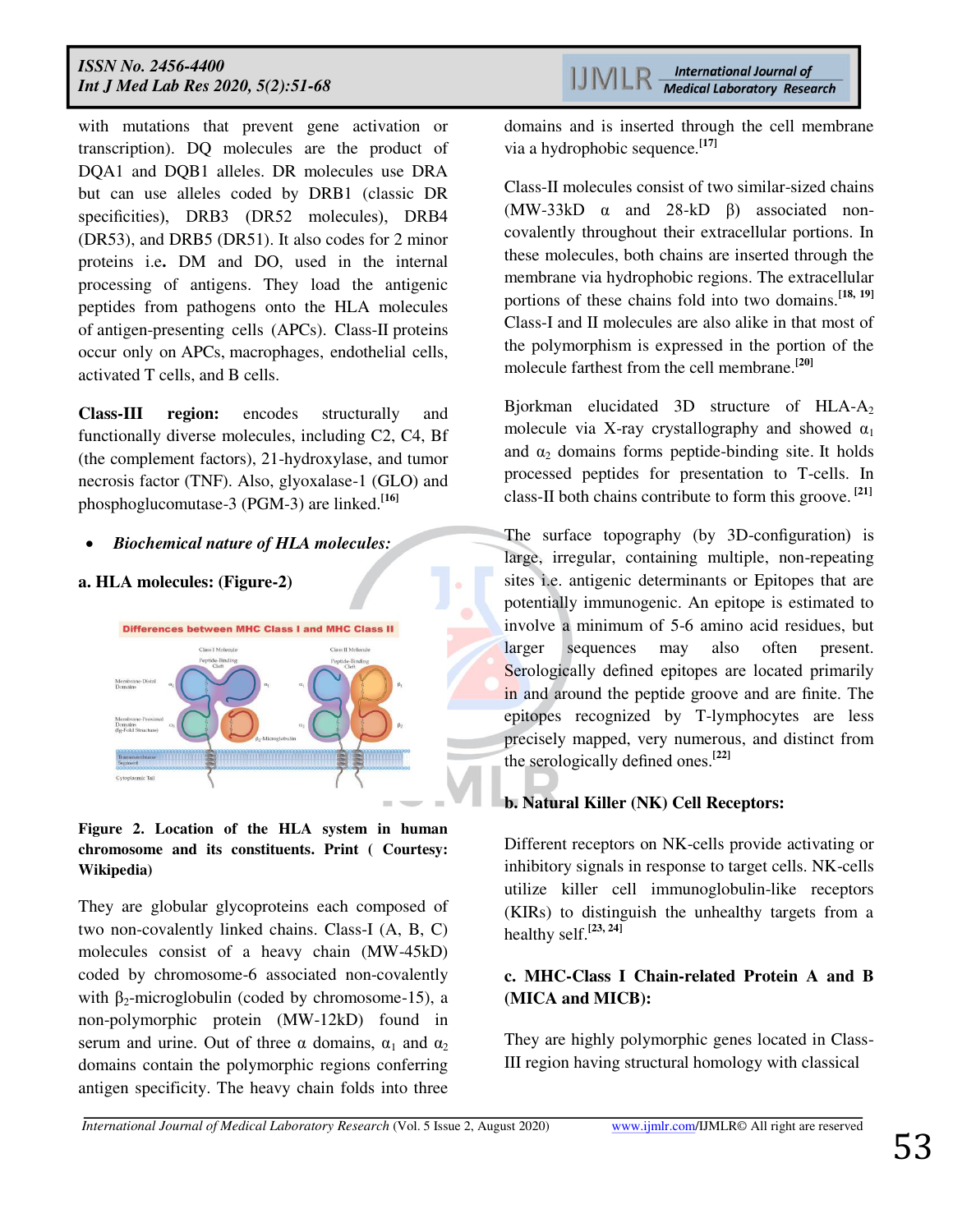HLA-molecules except there are no binding to β2 microglobulin and no functional peptide-binding groove. They are expressed on epithelial (gastrointestinal tract), and endothelial cells, fibroblasts, monocytes, dendritic cells, and function as stress-induced antigens.**[25]**

#### *Nomenclature:*

Before 1991 IHW, provisionally identified specificities carried the initial letter w (for "workshop") inserted between locus letter designation and temporary antigen specificity number.<sup>[26]</sup> Now it is retained to distinguish between HLA-C locus and complements. With the introduction of molecular techniques numbers of alleles are increasing. There are currently 27,273 HLA and related alleles included in IPD-IMGT/HLA Database (last update: March 2020).**[27]** The complex nomenclature includes:

- 1. HLA- designates MHC
- 2. A capital letter indicates a specific locus (A, B, C, D, etc.) or region. All genes in the Dregion are prefixed by letter D and followed by a second capital letter indicating the subregion (DR, DQ, DP, DO, DN, etc.)
- 3. Loci coding for the specific Class-II  $\alpha$  and  $\beta$ peptide chains are identified next (A1, A2, B1, B2)
- 4. Specific alleles are designated by \* followed by a two-digit numeral defining the unique allele. Following two, a two-digit numeral defines the variant of the specific allele. The \* signifies that specificity is typed by molecular technique only. E.g. serologically defined HLA-B27 specificity is actually made up of seven distinct allelic variations; now defined as HLA-B \*2701 through \*2707.
- 5. A fifth digit, such as HLA-Cw \*02021 and \*02022 indicates that two variants differ by a silent nucleotide substitution but not in amino acid sequence. Digits five through six

denote any synonymous mutations within the coding frame of the gene. The seventh and eighth digits distinguish mutations outside the coding region (exon).

- 6. Letters such as L (low expression), N (null), Q (questionable role), or S (secreted) may follow an allele's designation to specify an expression level or other non-genomic data known about it.
- 7. Thus, a completely described allele may be up to 9 digits long, not including HLA-prefix and locus notation. (**Figure-3**)

#### **HLA-A\*02:101:01:02:N**

| <b>Signs</b>  | <b>Meaning</b>                                         |
|---------------|--------------------------------------------------------|
| <b>HLA</b>    | HLA as prefix for the system                           |
|               | Hyphen to separate gene from prefix                    |
| A             | Gene                                                   |
| $\ast$        | Separator                                              |
| 02            | Allele group                                           |
|               | Field separators                                       |
| 101           | Specific HLA protein                                   |
| 01            | Synonymous DNA substitution in Exon (coding<br>region) |
| $\mathbf{02}$ | Differences in Intron (non-coding region)              |
| N             | Expression level of gene, additional information       |

**Figure 3. HLA nomenclature (molecular, current in use )** 

#### *Some important properties of the HLA system*

## **a. Inheritance:**

The entire set of A, B, C, DR, DQ, and DP antigens on one chromosome is called a *haplotype* whichis inherited by children as a unit/ *en block*. Genetic crossovers and recombination in the HLA region are uncommon  $(1\%)$ .<sup>[28]</sup> Alleles are expressed codominantly i.e there is an equal expression of both alleles. Each person has two alleles for each locus. An individual can be heterozygous (two different alleles on one locus) or homozygous (both alleles on that locus are the same).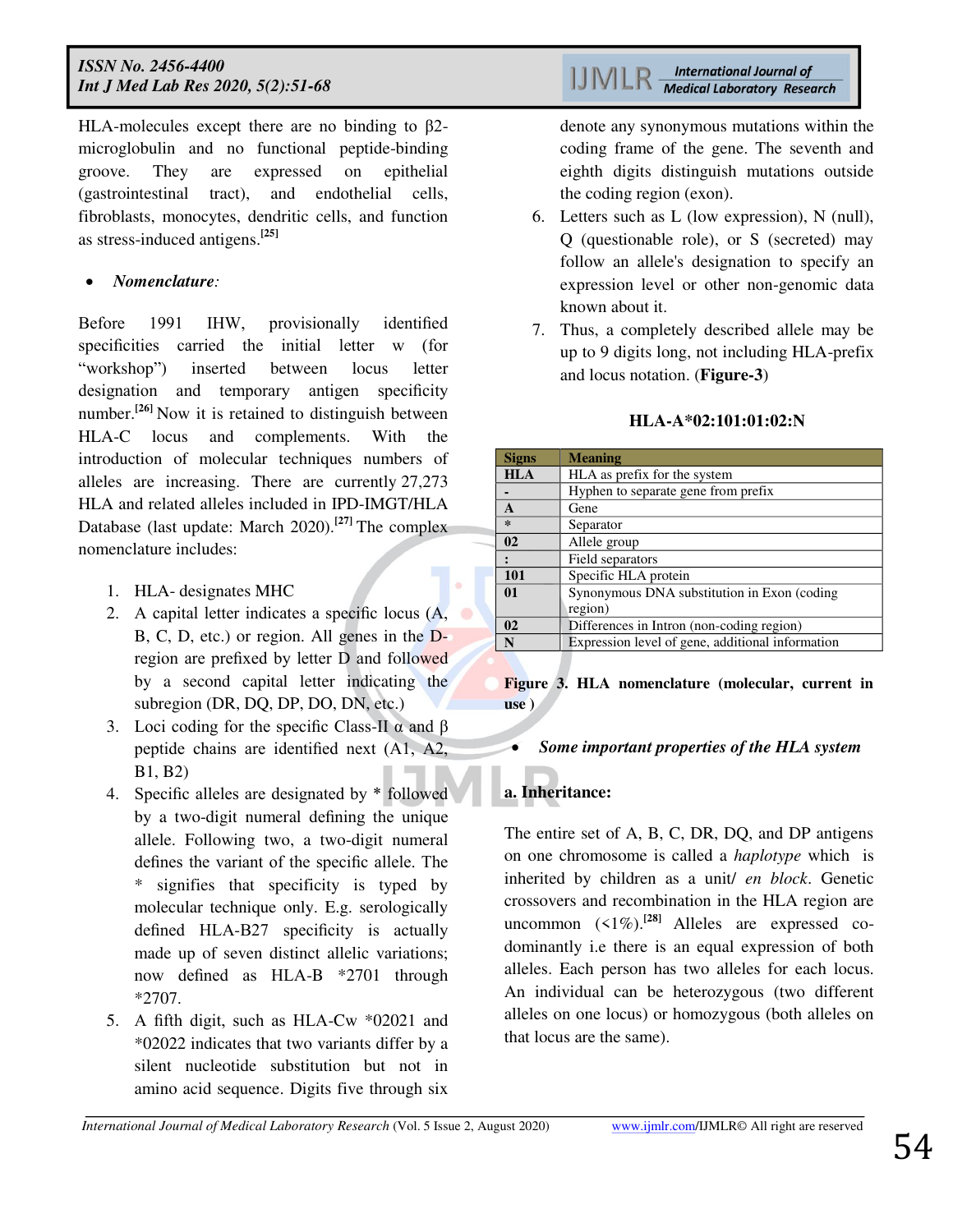**Figure-4a** illustrates the segregation of HLAhaplotypes in a family. The two haplotypes of the father as a and b, and of the mother as c and d. Each offspring inherits two haplotypes, one from each parent. Thus, only four possible haplotypes: ac, ad, bc, and bd can be found in the offspring. It can be calculated that 25% of the offspring will have identical HLA-haplotypes, 50% will share one HLAhaplotypes, and 25% will share no HLA-haplotypes.



#### **Figure 4a. HLA-haplotypes inheritance**

A parent and child can share only one haplotype, making an identical match between the two unlikely. It should also be apparent that uncles, grandparents, and cousins are very unlikely to have identical haplotypes. These are important factors in searching for a well-matched organ/ blood donor. It is necessary to evaluate HLA-antigen composition in prospective donor-recipient pairs before transplantation since pre-sensitization to HLAantigens may cause rapid rejection.**[29]**

#### **b. Crossing Over:**

An event that infrequently complicates HLA-typing interpretation and haplotype determination is crossing over (or recombination). **Figure-4b** explains that exchange of genetic material occuring during meiosis between the paired chromosomes. The farther apart two loci are on a given chromosome, the more likely it is that genetic exchanges will occur e.g. recombination between HLA-A and HLA-DP occurs

**International Journal of** LIMLR **Medical Laboratory Research** 

commonly, whereas between HLA-DQ and HLA-DR is a rare event. Crossing over has the effect of rearranging the genes on the chromosome to produce new haplotypes unique in a defined population.



#### **Figure 4b. Recombination event between HLA-B and HLA-DR**

#### **c. Linkage Disequilibrium:**

It is the occurrence of HLA-genes more frequently in the same haplotype than would be expected by chance alone. In a randomly mating population at Hardy-Weinberg equilibrium, the occurrence of two alleles from closely linked genes will be the product of their individual gene frequencies. If the observed value of the joint frequency is significantly different from the expected frequency (the product of the individual allele frequencies), the alleles are said to be in linkage disequilibrium.**[30]**

#### **d. Cross Reactivity**:

It is a phenomenon in which an antiserum directed against one HLA-antigenic determinant reacts with other HLA-antigenic determinants as well. Crossreactive antigens share important structural elements with one another but retain unique, specific elements.**[31-33]** Dausset et al suggested that antibodies might detect public specificities shared by multiple HLA-gene products.**[34]** The broadly reactive antibodies used in van Rood and Leeuwen's original computer-derived HLA clusters also defined many of the currently defined major cross-reactive groups (CREGs). Based on these reactions, most specificities can be grouped into major CREGs (**Table-1**.).**[35, 36]**  e.g. the HLA-A locus antigens A2, A23, A24, and A28 share a common determinant and therefore make up the A2 CREG. The majority of HLAalloantibodies are IgG. Antibodies to HLA molecules can be divided into two groups: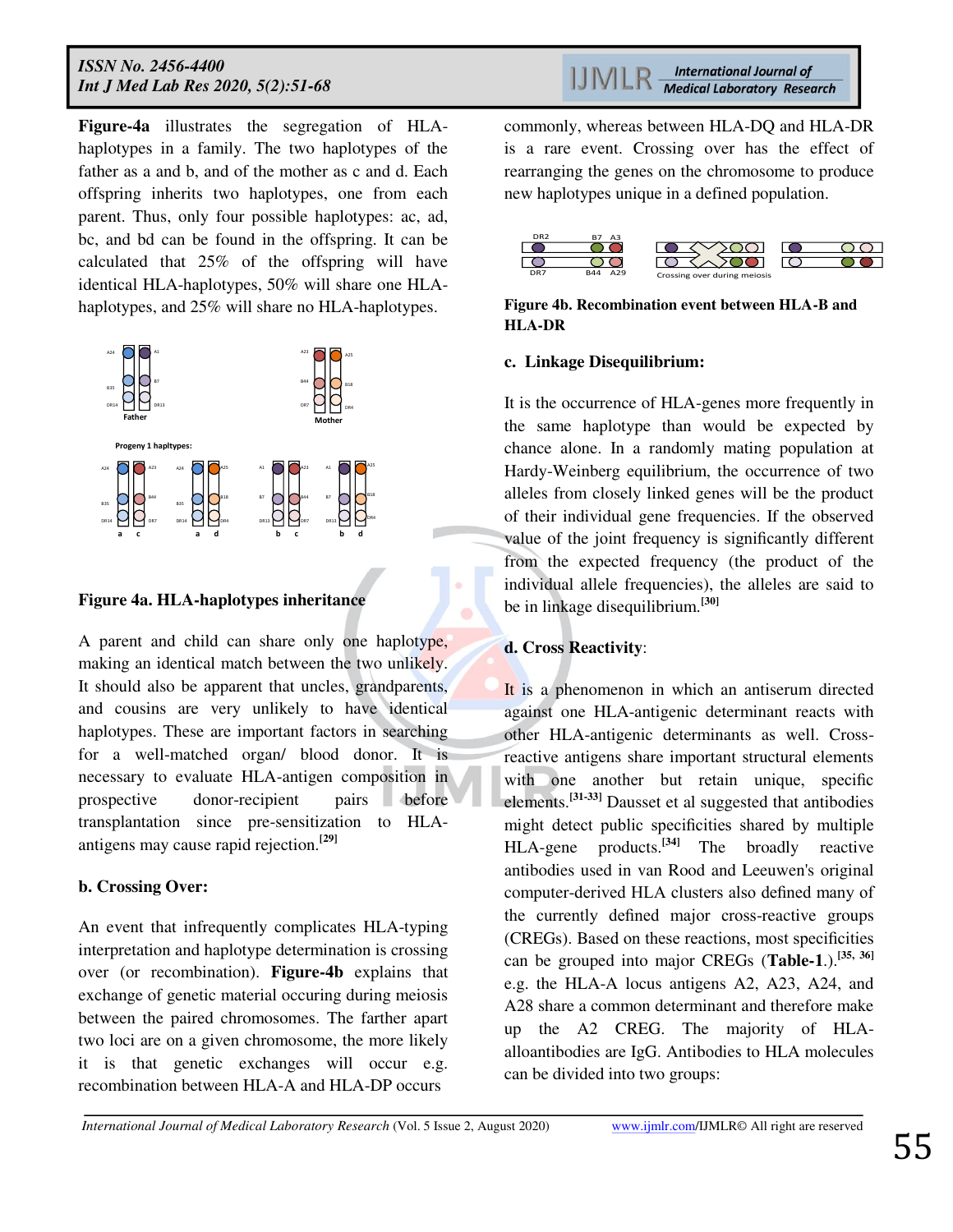- 1. Those that detect a single HLA-gene product ("private" antibodies binding to an epitope unique to one HLA-gene product)
- 2. Those that detect more than one HLA-gene product. These may be "public" (binding to epitopes shared by more than one HLA-gene product) or cross-reactive (binding to structurally similar HLA-epitopes).**[37]**
- 3. The monoclonal HLA antibody (MoAb) is produced by fusing HLA antibody-producing B cells with plasmacytoma lines.**[38]**

**Table 1. The broadly reactive antibodies used in van Rood and von Leeuwen's original computer-derived HLA clusters** 

| <b>Major CREGs</b>     | <b>Associated alleles</b>                            |
|------------------------|------------------------------------------------------|
| $\mathbf{A}1$          | A1, 3, 36, 9(23, 34), 10(25, 26, 34, 66), 11, 19(29, |
|                        | 30, 31, 32, 33), 28(68,69), 43, 74, 80               |
| A <sub>2</sub>         | A2, 9(23,24), 28(68,69), B17                         |
| <b>B5</b>              | B5(51,52), 15(62,63,75,76,77), 17(57,58), 18,        |
|                        | 35, 12(49,50), 53, 70(71,72), 78, 37                 |
| B7                     | B7, 42, 22(54, 55, 56), 27, 40(60, 61), 13,          |
|                        | 41, 46, 47, 48, 81, 37, 73                           |
| B8                     | B8, 14(64,65), 16(38,39), 18, 59, 67                 |
| <b>B</b> <sub>12</sub> | B12(44,45), 221(49,50), 13, 40(60,61), 41, 48,       |
|                        | 82                                                   |
| 4c                     | A9(23,24), A25, A32, Bw4                             |
| 6с                     | Bw6, Cw1, Cw3, Cw7                                   |

#### *Antigenic Splits:*

Improvement in serologic methods allowed antigens believe to represent a single specificity to be "split" into specificities that were serologically distinct.**[39]**  e.g. HLA-B5, -B51, -B52. The parent is written in parentheses like "HLA-B51(5)."

#### *Polymorphism:*

Polymorphism at the HLA loci is extreme, evolved to counter the different peptides. Each molecule differs from the other in its amino-acid sequence. As of March 2020, the total allele number has reached 26889. HLA-A, HLA-B, and HLA-C have 6082, 7256, and 5842 alleles, respectively. Class-II contains 7302 alleles**. [40]** However, polymorphism is also population specific. In the Indian population, the

**International Journal of** HML **Medical Laboratory Research** 

common haplotypes are A26-B8-DR3, A1-B57- DR15, A2-B44-DR15, A2-B60-DR15. Two loci haplotypes, i.e., A11-B35/A24-B40/DR3-DQ2/ DR15-DQ6/DR4-DQ3 are observed with appreciable frequency.**[41]** From the transplantation perspective, it is quite difficult to match HLA-types between two populations.

## **PATHOPHYSIOLOGICAL ROLE OF CLASS-I AND II MOLECULE:**

MHC allows T-cells to bind, recognize, and tolerate itself (autorecognition). It is also the chaperone for intracellular peptides that are complexed with MHCs and presented t[o T-cell receptors](https://en.wikipedia.org/wiki/T_cell_receptor) (TCRs) as potential foreign antigens. MHC interacts with TCR and its coreceptors to optimize binding conditions for the TCRantigen interaction, in terms of antigen-binding affinity, specificity, and signal transduction effectiveness. The MHC-peptide complex is a complex of auto/alloantigen. After binding, T-cells should in principle tolerate auto-antigen but activate when exposed to alloantigen. Disease states occur when this principle is disrupted.(**Figure-5A**)



 **Figure 5A. Patho-physiological role of the HLA system. print Courtesy: Nature reviews**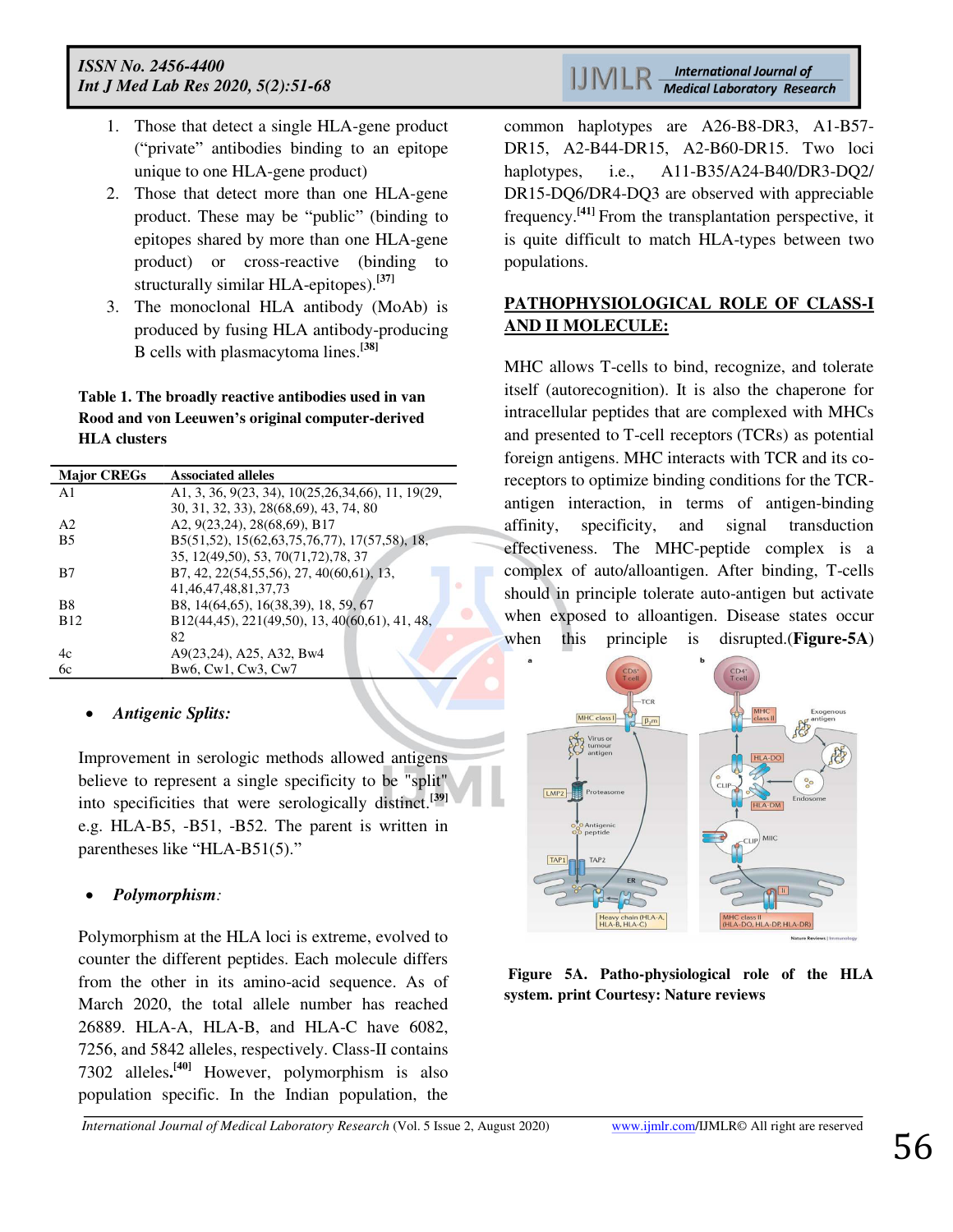### *Antigen presentation:*

MHC molecules bind to both TCR and CD4/CD8 coreceptors on T-lymphocytes, and antigen epitope held in the peptide-binding groove interact with variable Ig-like domain of the TCR to trigger T-cell activation.[42]

### *Tissue allorecognition***:**

MHC molecules in complex with peptide epitopes are essential ligands for TCRs. T-cells become activated by binding to the peptide-binding grooves of any MHC molecule that they were not trained to recognize during positive selection in the thymus.

Peptides are processed and presented by two pathways (**Figure -5B**)



#### **Figure 5B. Allo-recognition pathways**

**a.** In Class-II, [phagocytes](https://en.wikipedia.org/wiki/Phagocytes) take up entities by [phagocytosis](https://en.wikipedia.org/wiki/Phagocytosis) into [phagosomes](https://en.wikipedia.org/wiki/Phagosomes) through [B](https://en.wikipedia.org/wiki/B_cells)[cells](https://en.wikipedia.org/wiki/B_cells) exhibit the more general [endo](https://en.wikipedia.org/wiki/Endocytosis)[cytosis](https://en.wikipedia.org/wiki/Endocytosis) into [endosomes](https://en.wikipedia.org/wiki/Endosomes) to fuse with [lysosomes](https://en.wikipedia.org/wiki/Lysosomes) whose acidic enzymes cleave the uptaken protein into many different peptides. With [physicochemical dynamics](https://en.wikipedia.org/w/index.php?title=Physicochemical_dynamics&action=edit&redlink=1) in molecular interaction with the particular MHC Class-II variants borne by the host, encoded in the host's genome, a particular peptide exhibits [immuno](https://en.wikipedia.org/wiki/Immunodominance)[dominance](https://en.wikipedia.org/wiki/Immunodominance) and loads onto MHC Class-II molecules. These are trafficked to and externalized on the cell surface.**[43]**

**b.** In Class-I, any nucleated cell normally presents cytosolic peptides, mostly self-peptides derived from protein turnover and defective ribosomal products. During viral infection, intracellular microorganism infection, or cancerous transformation, such proteins degraded in the [proteosome](https://en.wikipedia.org/wiki/Proteosome) are as well loaded onto Class-I molecules and displayed on the cell surface. Tlymphocytes can detect a peptide displayed at 0.1%-1% of the MHC molecules

## *From transplantation perspective:*

- **a.** Direct alloantigen recognition occurs when Tcells bind directly to an intact allogeneic MHC molecule on graft (donor) APC
- **b.** Indirect allogenic recognition occurs when allogenic MHC from the graft is taken up and processed by recipient APCs and peptide fragments of allo-MHC containing polymorphic amino-acids residue are bound and presented by self(recipient) molecule
- **c.** In short,Class-I molecules process endogenous peptides via CD8+ T-cells whereas Class-II molecules process exogenous peptides via CD4+ T-cells

## **TECHNIQUES OF HISTOCOMPATIBILITY TESTING:**

HLA laboratories perform various tests to support transplant programs including HLA-typing of the recipient and prospective donor, cross-matching, antibody screening, and identification. Serologic cross-matching is performed by cytotoxicity and flow cytometric techniques.**[44]**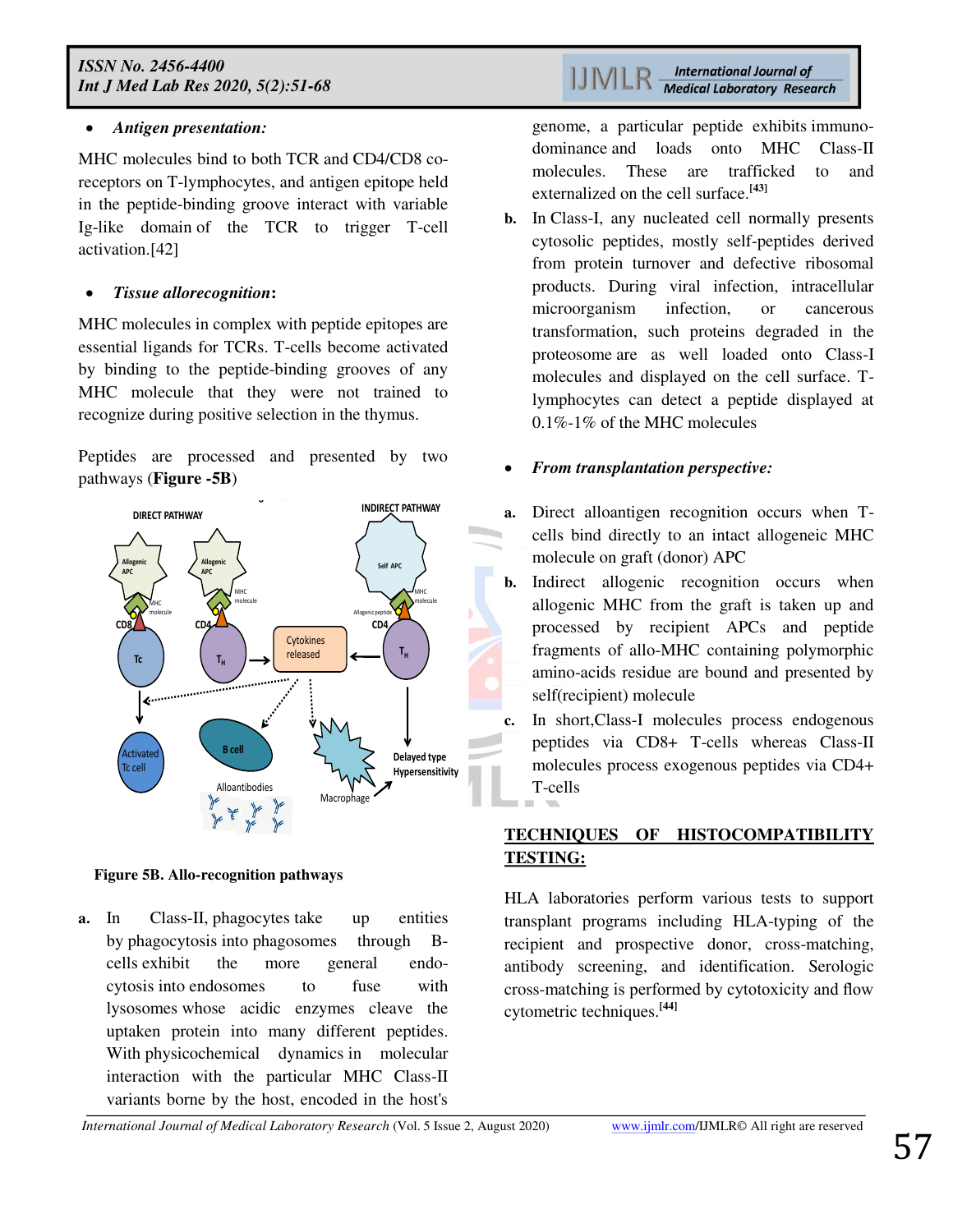## *HLA Antigen Detection:*

Agglutination methods initially used to define the HLA-complex have been succeeded by a precise microlymphocytotoxicity test.**[45]** It requires 1-2 µL of serum from ACD/ phenol-free heparinized blood. A purified lymphocyte suspension is prepared by layering whole blood on a Ficoll-Hypaque gradient and centrifugation. Lymphocytes collected at the gradient's interface are harvested, washed, and adjusted to appropriate test concentrations. HLA-A, B, C typing is performed on this lymphocyte suspension. Class-II typing requires purified Blymphocyte suspension generally prepared by Nylon wool separation **[46, 47]** and Fluorescent labeling.**[48]**

In the lymphocytotoxicity test (LCT), isolated lymphocytes are added to specific HLA typing sera. If the lymphocytes contain antigen against specific antisera (Class I/II), Ag-Ab binding will take place and added complement (rabbit derived) causes membrane damage. The damaged cells allow uptake of vital stains such as eosin. Under the inverted phase-contrast microscope identification of the stained cells is counted and the presence of specific antigen is assigned after grading and scoring. Inherent drawbacks of tests are cross-reactivity, unavailability of monospecific antisera, difficult identification due to weak expression of Ag, and the possibility of false-positive (FP) and false-negatives (FN). MoAbs can circumvent the problem of crossreactivity.**[49]**

Nowadays, immunomagnetic beads are used to positively select (target cells rosette on beads) lymphocyte subpopulations for typing, for both classes antigens.**[50]** It provides rapid isolation, a high degree of purity, and the use of immunofluorescence. Nowadays, in the molecular era, HLA-typing is performed by DNA hybridization techniques.**[51]** 

In Sequence Specific Oligonucleotides (SSO) typing PCR-amplification of a chosen sequence is carried using primers flanking that sequence. The amplified

**International Journal of IJMLR Medical Laboratory Research** 

DNA is immobilized on a membrane and hybridized with selected, labeled oligonucleotide probes (dotblot). The reverse of this technique is utilized in where probes are immobilized on membranes and hybridized with amplified DNA (reverse dot-blot). Although SSO is powerfully reliable and accurate, it has been superseded by the more rapid technique of PCR-SSP.**[52-54]**

In Sequence-Specific primer (SSP), oligonucleotide primers are designed to obtain amplification of specific alleles or groups of alleles. A completely matched primer will be more efficiently used in the PCR-reaction than a primer with one/ more mismatches. The assignment of alleles is based on the presence or absence of amplified products normally detected by agarose gel electrophoresis and transillumination.**[55-56]**

In Sequence-Based Typing (SBT) direct nucleotide sequencing of HLA genes is utilized for highresolution typing and in the definition of a new allele. Detection is not based on the use of sequence specific oligonucleotide probe and prior knowledge of the nucleotide sequences.**[51,52]** Sequencing methods can be differentiated by the template, cloned or genomic DNA, and can be automated or manual. Software, which aligns the derived sequences against established libraries, facilitates the analysis and assignment of alleles. **[57-60]**

Currently more advanced high-throughput HLAtyping methods using Next Generation Sequencing **(**NGS) have been developed. NGS facilitates sequencing of the entire genomic DNA, provides complete information of all relevant HLA genes, minimum ambiguities, ability to identify new alleles, null alleles, and finally a shorter turnaround time. Null alleles are those for which no HLA products are expressed at the cell surface. Over 529 null alleles have been identified across HLA Class-I and II, e.g. A\*01:01:01:02N.**[61-62]**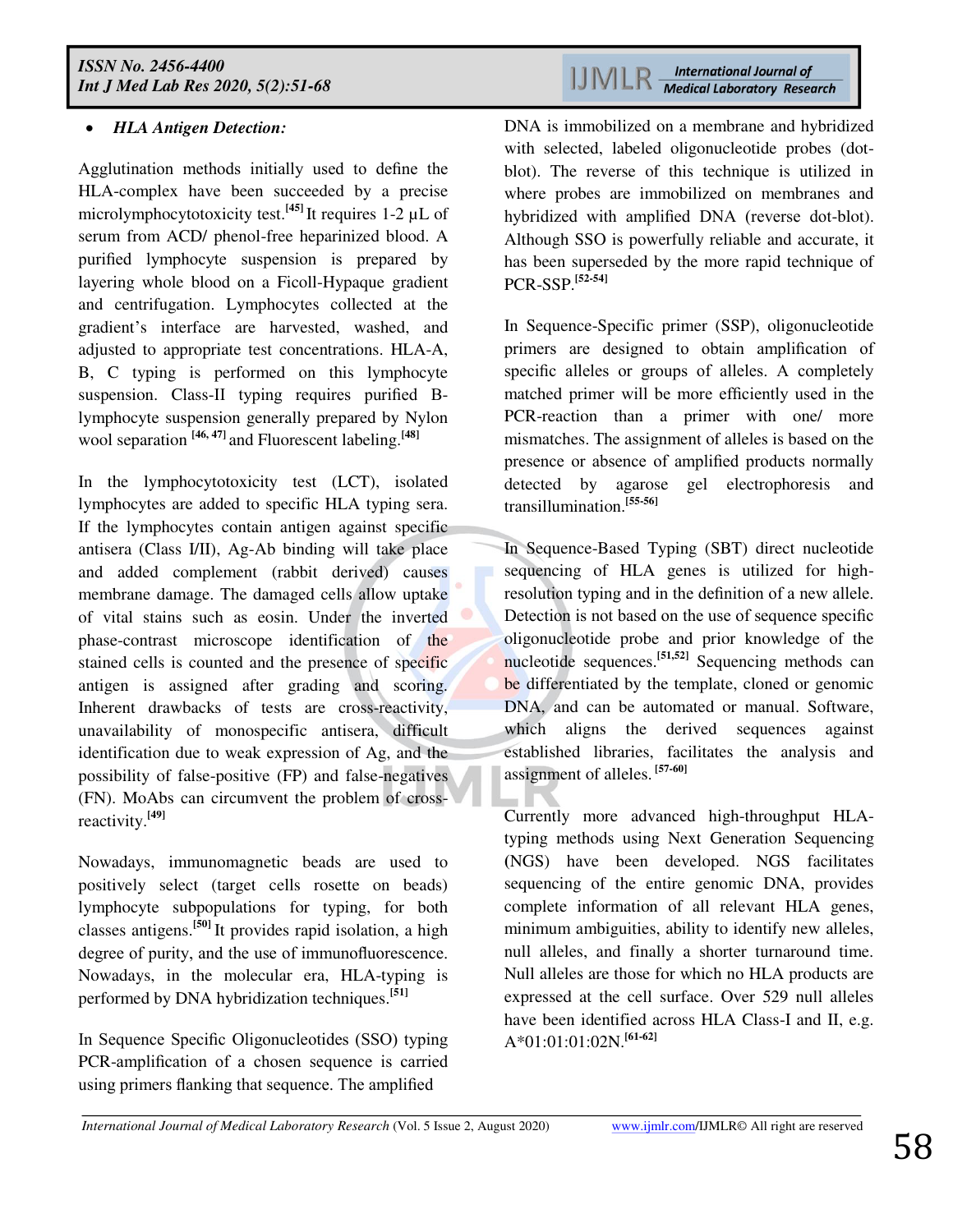## *HLA Antibody Detection Methods:*

The standard CDC is the most common. While for screening recipient serum samples, a more sensitive technique Amos-modified, extended incubation, or AHG should be employed. Standard CDC tests rarely detect 100% of the antigen-binding specificities of cross-reactive antibodies.**[63, 64]** The assay has several disadvantages viz viability of cells leading to FPresults, a necessity to maintain a reliable and consistent antigen panel that reflects the ethnic composition of the patient population, inability to detect non-complement-fixing antibodies. Also, differentiation between HLA-specific and non–HLAspecific antibodies and between IgG/ IgM antibodies is not possible.

In transplant; unknown serum (recipient) is tested against a panel of cells or soluble antigen of known HLA phenotype (say, donors). Targets from a large panel of donors must be selected if antibodies to all HLA specificities are to be detected. A panel of at least 30 carefully selected targets is required for initial screening in the determination of panel reactive antibody (PRA), and a panel of at least 60 cells is required for accurate antibody identification.**[39]** 

Enzyme-Linked Immunosorbent Assay (ELISA) uses purified HLA antigens, instead of lymphocytes/ cells, as targets. The increased specificity of the assay offers the advantage of recognizing FP non-HLA reactions as well as distinguishing class-I and II specificities. Also, it differentiates between IgG/ IgM antibody isotypes by using an appropriate secondary antibody. ELISA is a screening assay.**[39]**

Flow Cytometry detects antibody binding directly. Complement activation is not necessary. Similar to ELISA, flow screening can distinguish IgG/IgM antibodies using secondary antibodies. It can detect non-complement-fixing antibodies because the binding of the antibodies rather than complement fixation is measured. It utilizes T and B-lymphocytes

as targets or, in a newer technique, purified HLA antigens coated onto microparticles of 2-4µm in diameter.**[39]** e.g. In the Luminex platform. Microparticles/beads coated with purified class-I or II antigens attaches with antibodies present in patient sera specifically. After incubation of serum with beads, followed by staining with a fluorescently tagged anti-human IgG, the anti-HLA IgG-positive serum shows a fluorescent channel shift as compared with the negative serum termed as MFI (Median Fluorescent intensity). %PRA is represented by the % of pooled beads that react positively with the serum. In the current situation, the Luminex platform is highly popularized and is been used by most laboratories across the world.

## *HLA-Crossmatch Techniques:*

- **a. CDC-XM:** It is most widely used technique because of rapid and reproducible results, small volumes of antisera and cells. The primary purpose of cross-matching before transplantation/ transfusion is to identify antibodies in the recipient to antigens present on the prospective donor to avoid graft rejection.
- **b. Flow-cytometry XM (FCXM):** This sensitive method facilitates the detection of low levels of antibodies in potential recipients. Certain cases of irreversible rejection during the first few days after transplantation may be a result of low levels of antibody undetected by less sensitive techniques.**[65, 66]** Bray et al observed that FCXM is highly sensitive in detecting donor HLA-antibodies.**[67]**
- **c. Microbeads based Immunoassay (Luminex**‑**XM):** This solid-phase immunoassay, detects only antibodies directed against HLA-antigen. It can detect donor-specific antibodies (DSA) without the requirement for donor HLA-typing. The introduction of solid-phase assays led to a second revolution in histocompatibility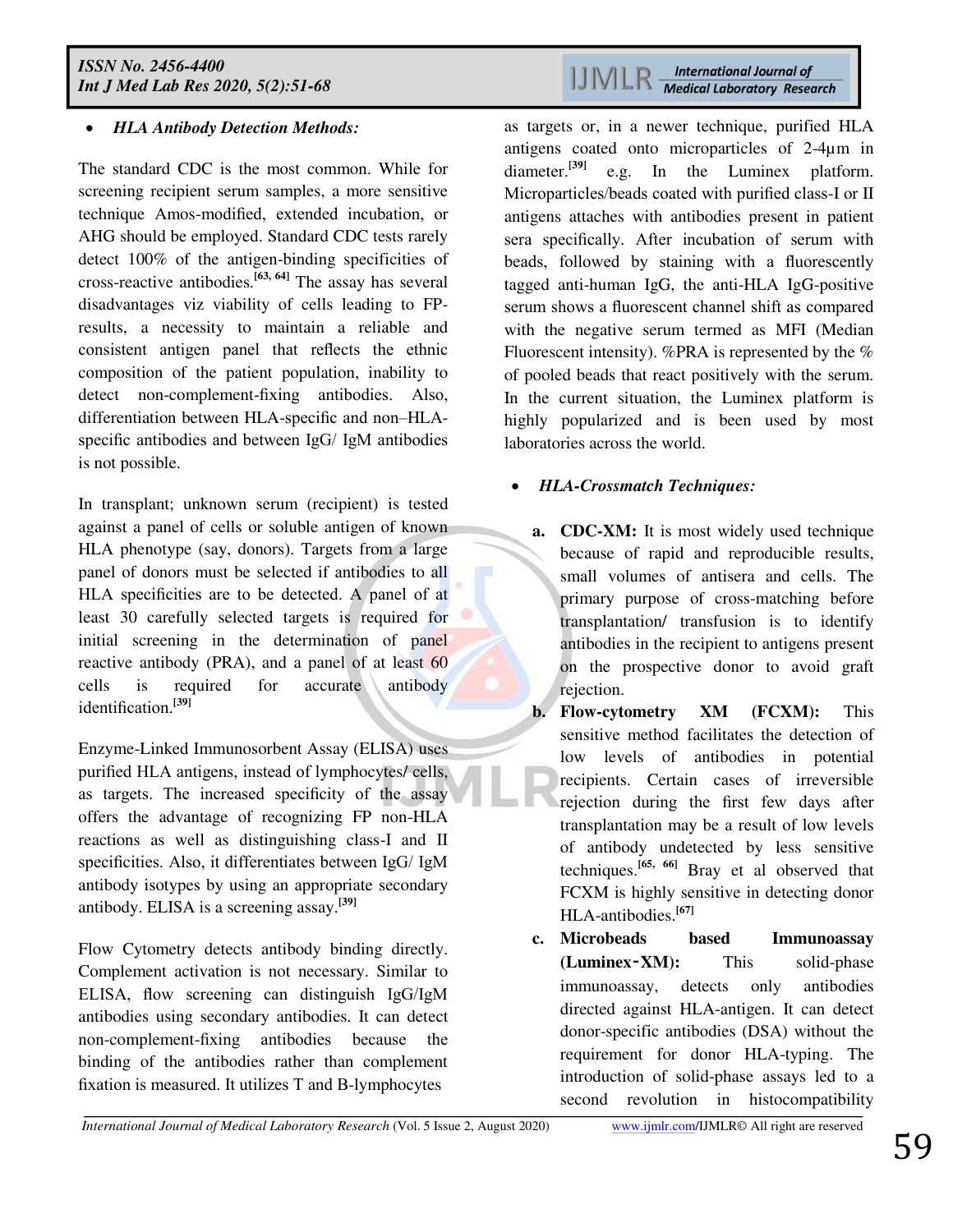testing with the use of purified antigens bound to artificial surfaces. It has augmented sensitivity and specificity to detect even low titer antibodies important in chronic rejection of the graft.**[68]**

**d. Virtual-XM**: Determination of DSA "virtually" by comparison of HLA-antibody specificities of the recipient with the HLAtyping of the donor, softwares are available. e.g. HLA-Matchmaker.**[69]**

#### **CLINICAL SIGNIFICANCE OF HLA SYSTEM:**

As mentioned by Erik Thorsby, histocompatibility is not the only function of HLA-antigens, this complex may better be called major immune response complex.**[70]** The HLA system is still of primary clinical importance in transfusion and transplantation with wide application in human genetics and disease associations.

#### *Role in Paternity testing:*

It involves the analysis of genetic markers from the mother, child, and alleged father to determine whether the tested man could be the biological father of a child. Combinations of various genetic markers are used, including RBC markers and enzymes, serum proteins, HLA typing, and DNA testing.**[71]**

### *Role in Disease Association: (Table-2)*

#### **Table 2. Disease association with HLA genes**

| <b>Diseases</b>                   | <b>HLA</b> association | <b>RR</b> |  |  |
|-----------------------------------|------------------------|-----------|--|--|
| <b>Celiac disease</b>             | DQ2                    | >250      |  |  |
| <b>Ankylosing spondylities</b>    | B27                    | >150      |  |  |
| <b>Narcolepsy</b>                 | DO <sub>6</sub>        | >38       |  |  |
| <b>Subacute thyroiditis</b>       | B35                    | 14        |  |  |
| <b>Type 1 diabetes</b>            | DQ8                    | 14        |  |  |
| <b>Multiple sclerosis</b>         | DR15, DO6              | 12        |  |  |
| <b>Rheumatoid arthritis</b>       | DR4                    | 9         |  |  |
| Juvenile rheumatoid               | DR8                    | 8         |  |  |
| arthritis                         |                        |           |  |  |
| Grave's disease                   | DR17                   |           |  |  |
| Print ref: aabb $17^{th}$ edition |                        |           |  |  |

**International Journal of** LIMLR **Medical Laboratory Research** 

Although many diseases associated with HLA have a relative risk value  $> 2$ , none exceed the strength of the association of HLA-B27 with ankylosing spondylitis. To date, 530 diseases have been studied.**[72]** The exact cause for the association of HLA to disease is unclear. This susceptibility may somehow be related to altered immunologic responsiveness, multiple gene interactions, and environmental factors. Although the study of HLA and disease associations is very important in understanding disease susceptibility and manifestation, HLA alone is not clinically useful as a diagnostic tool. It has been determined that HLAantigens are associated with disease susceptibility to a greater extent than any other known genetic marker.**[72]** Data from these studies show weak association of disease and relative risks of less than 2. **[73]**

In Indain population HLA-A1, HLA-B8, and HLA-DR17 haplotypes are frequently associated with autoimmune diseases. The reported prevalence of HLA-B27 in AS and other spondyloarthropathies varies from 18%–94% as compared to 1.4%–8%. HLA-B\*27:05 was the most common subtype associated with AS in India.**[74, 75]**

#### *Role in Platelet Transfusion:*

The incidence of HLA-alloimmunization and platelet refractoriness in repeated transfusion recipients is as high as 20-71%.**[76]** Immune mechanisms are established after the exclusion of nonimmune causes such as sepsis, DIC, drug, and hypersplenism. Immune-mediated platelet refractoriness is usually caused by antibodies against HLA-antigens, platelet‑specific (PSA) or ABH antigens.**[77]**  Leukocyte reduction to  $5 \times 10^6$  in blood products can reduce or prevent HLA-alloimmunization which is achieved by third-generation leukocyte filters.

Alloimmunization to the HLA results in refractoriness to platelet transfusions since HLA-I antigens are expressed variably on platelets.**[78-82]**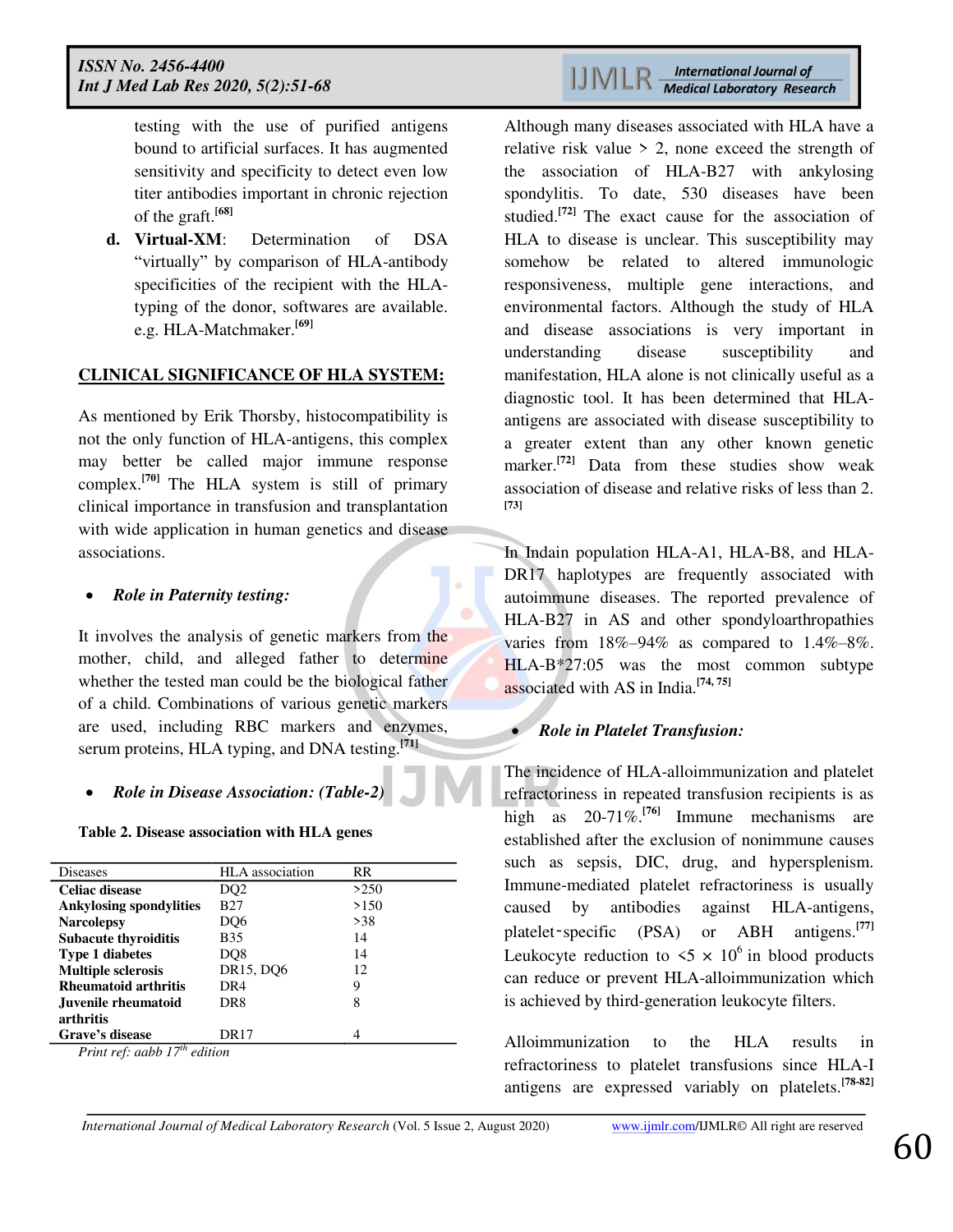Refractoriness is failure to achieve a rise in the circulating platelet count 1hour after the infusion of adequate numbers of platelets. Considering the highly polymorphic nature of the HLA system, it is impossible to obtain sufficient numbers of HLAtyped donors to provide HLA-matched platelets for alloimmunized patients.

Duquesnoy et al demonstrated that platelet transfusions from donors mismatched only for crossreactive antigens can effectively provide hemostasis for refractory patients termed as permissible mismatch platelets (**Table-3**) e.g. an HLA-A1, B7; - A11, B22 recipient might benefit from the platelets of an A1, B7; A3, B27 donor because A3 and A11 and B27 and B22 are crossreactive. As a result of these observations, the donor pool necessary to sustain an HLA-matched platelet program can be reduced from 8000-10,000 to manageable numbers of 2000- 5000.**[83]** 

**Table 3. Match grades for HLA matched platelets (Ref: aabb,17th edition)**

| Grade       | Antigen match level                             | Probable outcome        |
|-------------|-------------------------------------------------|-------------------------|
| A           | 4 antigen match                                 | Ideal match             |
| B           | 2 or 3 antigen match                            | Adequate response       |
|             | Unmatched antigen is unknown/                   | with variable           |
|             | cross-reactive                                  | increments              |
| <b>B1U</b>  | 1 antigen unknown/ blank                        | considering             |
| R1X         | 1 cross-reacting group                          | associated clinical     |
| <b>B2UX</b> | 1 antigen blank and 1 antigen<br>cross-reactive | factors                 |
| R2X         | 2 antigen cross-reactive                        |                         |
| C           | 1 mismatched antigen                            | Poor to no response     |
| D           | 2 or more mismatched antigens                   | similar to<br>unmatched |

Despite a perfect HLA match a poor recovery may be a result of sensitization to non-HLA antigens e.g. PSA. In contrast, excellent transfusion results are at other times obtained in the presence of a complete HLA mismatch. Good recovery may be a function of:

1. A restricted pattern of alloimmunization, private versus public Abs

2. Variable expression of HLA-antigens on the platelet surface

3. Leukocytes are more immunogenic than platelets, and refractoriness is probably initiated by HLAantigens on the contaminating leukocytes. Evidence for this is based on a study by Brand et al in which they demonstrated a decreased rate of alloimmunization to RDPs when contaminating leukocytes were removed before transfusion.**[84]**  Herzig and colleagues were also able to improve the transfusion response to HLA-matched platelets by removing the leukocytes.**[85]** Most institutes follow a basic algorithm for a prospective suitable donor in the refractory recipient is shown in the **Figure 6**.



**Figure 6. Approach to a patient of thrombocytopenia (with suspected platelet transfusion refractory patient)**

 *Role in Febrile Non-hemolytic Transfusion Reactions (FNHTRs):*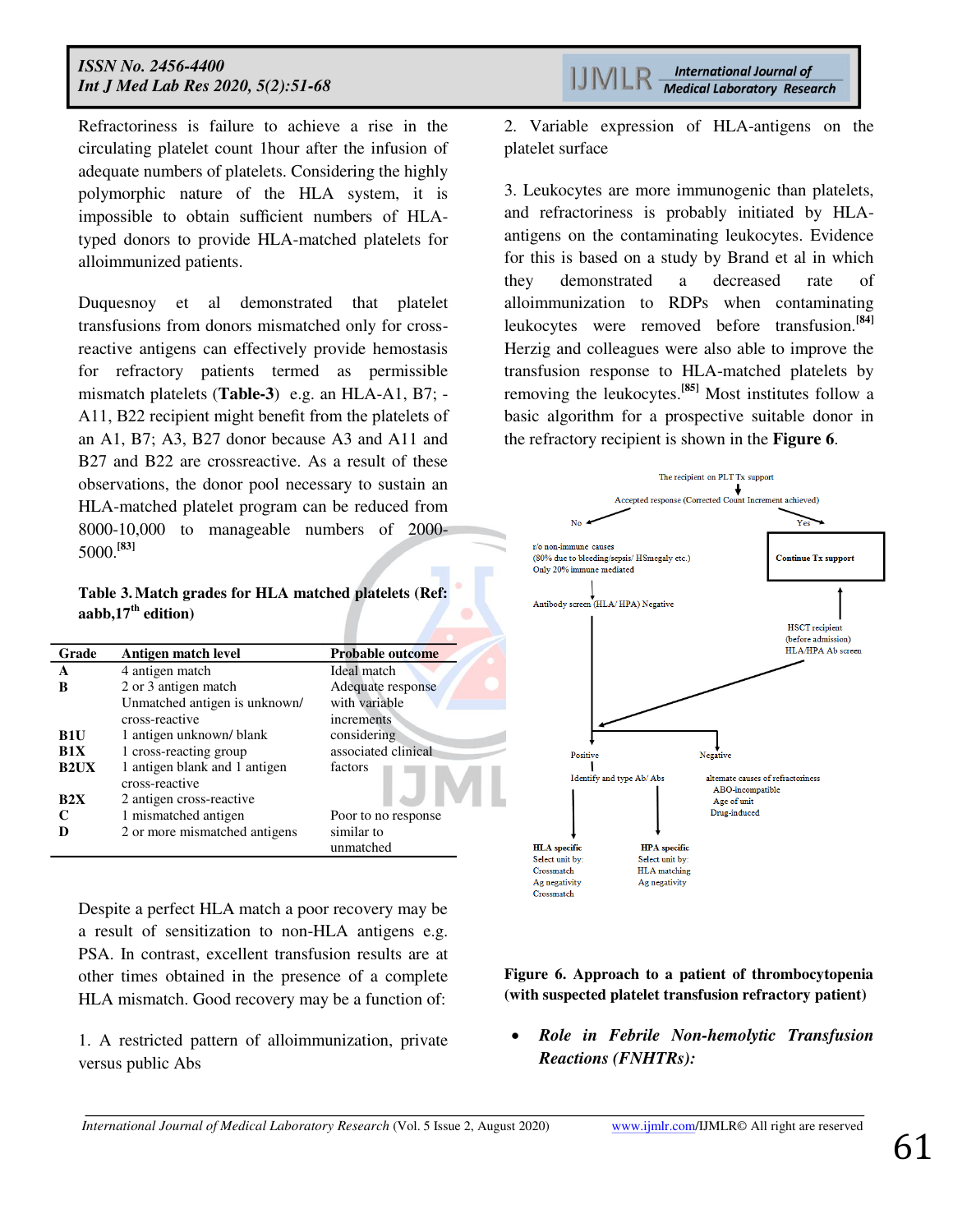It is a temperature rise of  $>1$ °C above the baseline during or strongly after transfusion. Antibodies against HLA, HPA, HNA have been implicated in the pathogenesis. Recipient antibodies react with transfused Ags leading to release of cytokines (IL-1) causing fever.**[16]**

## *Role in Transfusion Related Acute Lung Injury (TRALI):*

TRALI an acute non-cardiogenic pulmonary edema (NCPE) developed in response to transfusion is caused by passively transferred antibodies against HLA Class-I and II or HNA (mostly 3a).<sup>[86]</sup> Antibodies are usually in plasma of transfused components, less commonly in recipients.**[87]** The reaction probably activates complement cascade leading to neutrophil aggregation and sequestration in the lungs with the release of neutrophil granules and vascular damage. HLA laboratories can play a role in such situations by typing donor-recipient and interpreting corresponding passively transferred antibodies that have caused TRALI events in the recipient. Also, it will guide whether to keep the donor in donor-pool or not. This application has stimulated many centers to follow the 'Male donor/ nulliparous women plasma policy only'.

## *Role in Transplantation***:**

When an immunosuppressed individual receives competent allogeneic T-lymphocytes from transfused blood products, these lymphocytes mount an immune attack against the recipient's cells causing TA-GvHD.**[88]** It has also been observed in patients with no apparent immunosuppression. This is due to a one-way HLA match (rejection direction) and a oneway HLA mismatch in GvHD direction. In this case, the donor is homozygous for HLA loci while the recipient is heterozygous for the same antigen as shown in Figure. For GvHD to occur Bilingham's criteria holds best. There is no effective treatment for GvHD and the only way is prevention.**[89]** Gamma irradiation (Cobalt/ Indium or x-rays) of the cellular

blood products at a dose of 15-25 Gray (maximum 50) is the effective way of inactivating donor lymphocytes.

## **a. Role in Hematopoietic Stem Cell Transplantation (HSCT):**

HSCT is used to treat patients with severe aplastic anemia, immunodeficiency disease, and various forms of leukemia. Since 1980, there has been a change in the proportion of patients treated with bone marrow transplantation for malignant versus nonmalignant diseases.**[90]** 

Data from the Fred Hutchinson Cancer Research center indicate that the risk of graft rejection, GVHD, and death increase with one serologically defined antigen-mismatch, multiple allele mismatches, lower marrow cell doses, and positive serum cross match.**[91]** Data on unrelated donor transplantation from the National Marrow Donor Program (NMDP) and the Japanese Marrow Donor Program are similar.**[92, 93]**

In India most HLA-labs search a suitable donor based on a negative DSA-XM before transplant to minimize chances of antibody mediated graft rejection. In our laboratory, out of 18 haplo-transplants 12.5% recipient had HLA antibodies with positive DSA-XM with one patient having both class antibodies and had graft failure. Desensitization of these antibodies before transplant had better survival.

Because of the continuous difficulty of finding wellmatched related (1/3) and unrelated (50%) donors for HSCT, umbilical cord blood transplantation (UCBT) has increased over the past two decades**[28]** because of the functional and phenotypic immaturity of UCB lymphocytes and/or the reduced T-cell dose for reduced alloreactivity. The limiting factor of UCBT is cell dosage in one UCB unit. UCB does is of paramount importance in engraftment and survival after unrelated UCBT.**[28]**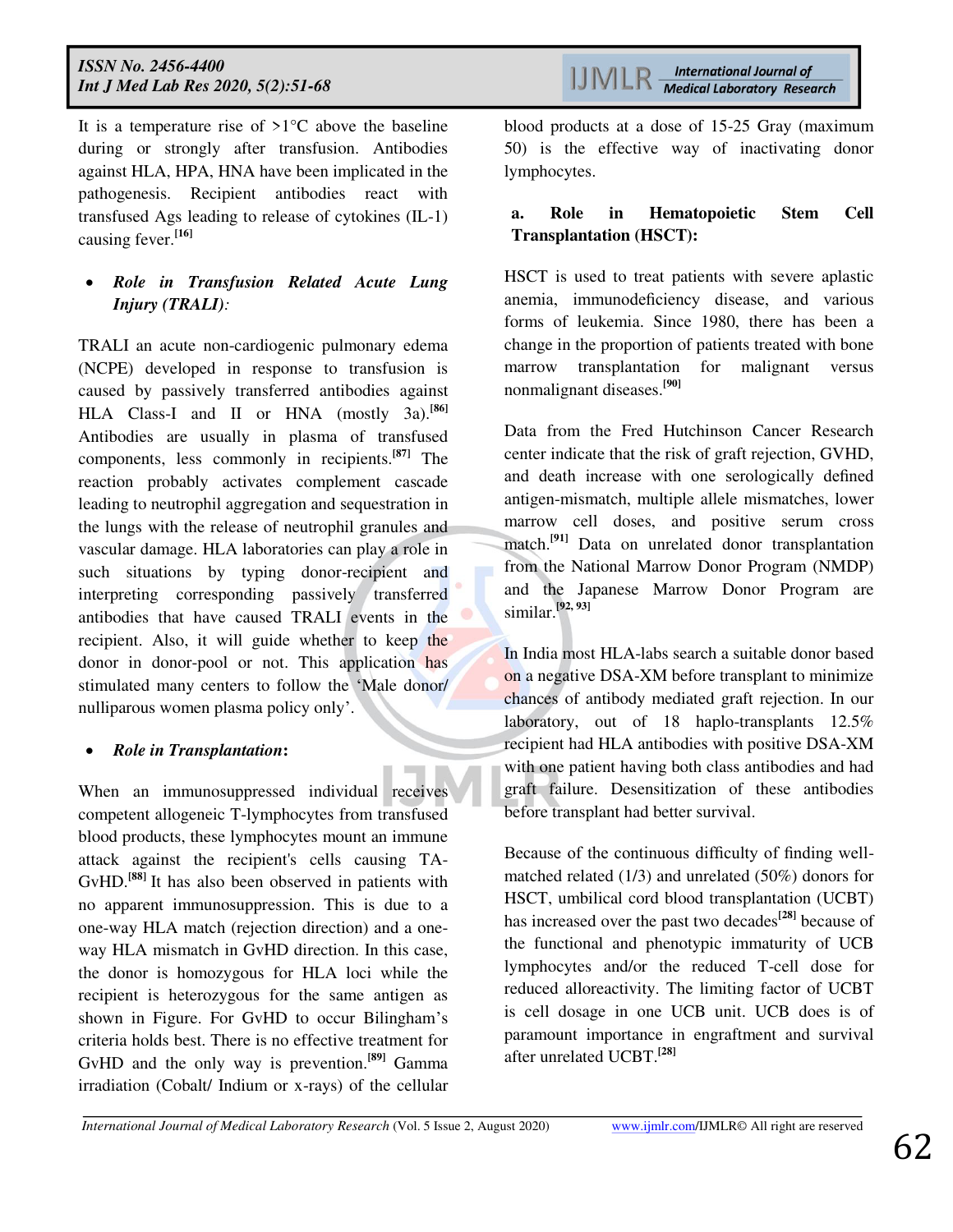NMDP registry was associated with AABB, ARC, CCBC, and has more than 50lakhs registered donors. In India, registries are limited e.g. MDRI (Marrow Donor registry of India) and DATRI.

#### **b. Role in Kidney Transplant:**

Transplantation is preferred over dialysis in treating patients with chronic renal failure (CRF) and endstage renal disease (ESRD) because it is more costeffective, and it usually returns patients to a state of relatively normal health. The best graft survival rates are obtained from HLA-identical, ABO-compatible siblings, but such donors are available for relatively few patients.**[94, 95]** Three general strategies are used to minimize graft rejection: Immunosuppressive agents, reduction of graft foreignness and, induction of tolerance.

Immunosuppressive agents such as Azathioprine, Prednisone, Thymoglobulin, Cyclosporine, and Tacrolimus are used to diminish the destructive immunologic responses to the graft. These agents are nonselective and carry risks of serious side effects, especially life-threatening infection.**[96]**

Antigen disparities that most influence graft rejection include the ABO-blood group antigens and HLA antigens. Although it is still not clear what combinations of HLA gene products promote optimal graft survival rates, it is evident that 0 and 1 antigen mismatches result in increased graft survival.**[97]** 

In highly sensitized recipients, it is necessary to match for HLA-A and HLA-B because of the presence of class-I HLA antibodies. Sanfilippo and colleagues found that matching based on public cross-reactive antigens can provide the same association with graft outcome as private antigens. For highly sensitized recipients identification of antibodies is important.**[98]**

Two modalities, plasmapheresis and intravenous immune globulin (IVIG) are used in the treatment of

**International Journal of** IJMLR-**Medical Laboratory Research** 

rejection post and pre-transplant desensitization of the patient.**[99]** Plasmapheresis has been demonstrated to remove HLA-specific antibodies in many different clinical settings.**[100, 101]** IVIG has been used to modulate immune responses and suppress alloantibody. Several groups have had success using IVIG to decrease levels of anti-HLA antibody and to lower PRA among highly sensitized patients awaiting transplantation.**[102, 103]** 

#### **c. Role in Heart transplantation:**

It is used to treat cardiomyopathies and end-stage ischemic heart disease. Because of the organ's extremely short total ischemic time (3 hours for hearts, compared with 72 hours for kidneys), HLA matching is not feasible. Total ischemic time is the amount of time during which there is no blood flow through the organ. The single most important HLA pretransplant test is the HLA-antibody screen. Recipients with no preformed HLA antibodies receive transplants without crossmatching. Those with preformed HLA antibodies require pretransplant cross matches to determine recipient-donor compatibility.

In a retrospective study by Yacoub et al, an additive effect of class I and II matching on graft survival was observed. Matching for class II antigens had a marked influence on increased graft survival, whereas matching for class I antigens alone had no influence on the outcome. **[104]**

#### **d. Role in Orthotopic Liver transplantation**:

It has become an established and successful therapeutic modality for patients with end-stage liver disease. Immunologic factors in recipient/donor matching for liver transplantation and recipient presensitization have largely been ignored in the past. The consequences of HLA pre-sensitization and ABO incompatibility were recently underlined in two reports.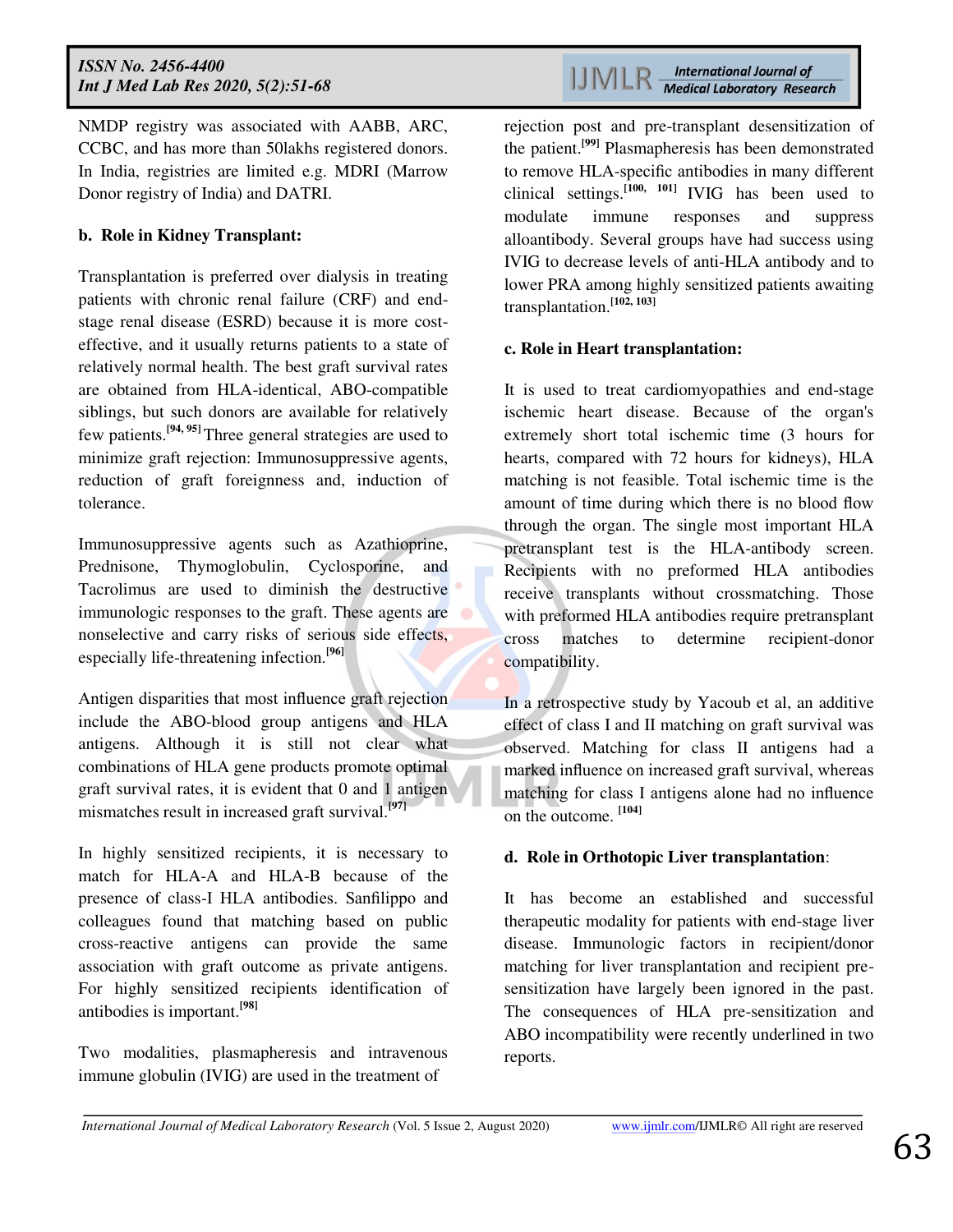In the first, a retrospective analysis of preformed HLA-antibodies demonstrated 1-year graft survival of 40% in the pre-sensitized individuals as compared with 83% in the non-sensitized individuals. In the second, the survival of patients with emergency ABO-incompatible transplants was 30% compared with 76% in patients with emergency ABOcompatible grafts and 80% in patients with elective ABO-compatible grafts. **[105-107]**

#### **e. Role in Lung Transplant:**

Emphysema and cystic fibrosis account for the majority of double-lung transplants. The major indications for single-lung transplantation include pulmonary fibrosis (33%) and emphysema (41%). Also, single-lung transplants for primary hypertension are being performed instead of heartlung transplantation. Short cold ischemic times for lungs, as with hearts, preclude prospective histocompatibility testing. However, the HLA matching between donor and recipient may play an important role in live-donor lung transplantation (2 -3 %) in an attempt to improve post-transplant conditions and graft survival rates.**[108]**

#### **f. Role in Pancreas and Islet Cell transplant**:

The primary indication for pancreas transplantation is diabetes. The majority of pancreas transplants performed are SPK (simultaneous pancreas/kidney transplants) 81%, with PAK (pancreas after kidney) 12% and PAT (pancreas alone transplant) 5%. HLA matching, as reported by one of the largest pancreas transplant centers, has a major effect on graft survival, particularly in PAK and PATs.<sup>[109]</sup> Because of increased risks of myocardial complications with pancreas transplantation, islet cell transplantation (ICT) has been actively pursued.

Although ICT is technically simple, difficulty has been encountered in the achievement of sustained engraftment due to insufficient cell numbers. To address this issue, a protocol was initiated in Alberta,

**International Journal of IJMLR Medical Laboratory Research** 

Edmonton, to transplant islets from multiple donors to attain sufficient islet mass. Sufficient islet mass

was attained by transplanting islets from two donor pancreases in 6/7 patients.**[110]** To date, the effect of HLA matching has not been studied, but data are being stored for future analyses.

#### *Future perspective:*

Many reviews and protocols from different institutes summarizes the clinical evidence for HLA matching and donor selection in unrelated hematopoietic stem cell transplantation according to the resolution and loci of different HLA mismatches and also discusses special situations such as unidirectional mismatches, permissible HLA mismatches, and HLA matching in cord blood transplantation. Predicted Indirectly ReCognizable HLA Epitopes (PIRCHE) is a bioinformatic approach to predict potentially immunogenic peptides deriving from mismatched HLA allotypes in patients and their donors in transplantation medicine, which are presented in shared HLA molecules. In theory, low numbers of PIRCHE may correlate with reduced alloreactivity as compared to high numbers of PIRCHE.**[111]** In the way HLA still is that complicated system to be dealt cautiously to get better outcomes in transfusion and transplantations with a fine balance between donor and recipient pair.

## **REFERENCES:**

- [1 ] Gorer PA. The detection of antigenic differences in mouse erythrocytes by the employment of immune sera. British journal of experimental pathology. 1936 Feb; 17,1:42.
- [2 ] Dausset, H: Leukoagglutinins: Leukoagglutinins and blood transfusion. J Vox Sang 1954; 4:190.
- [3] Dausset, J: Iso-leuco-anticorps. ActaHaematol 1958; 20:156.
- [4 ] Payne, R: The association of febrile transfusion reactions with leukoagglutinins. J Vox Sang 1957; 2:233.
- [5 ] Terasaki, PI, and McClelland, JP: Microdroplet assay of human serum cytotoxins. Nature 1964; 204:998.
- [6 ] Terasaki PI, Bernoco D, Park MS, Ozturk G, Iwaki Y.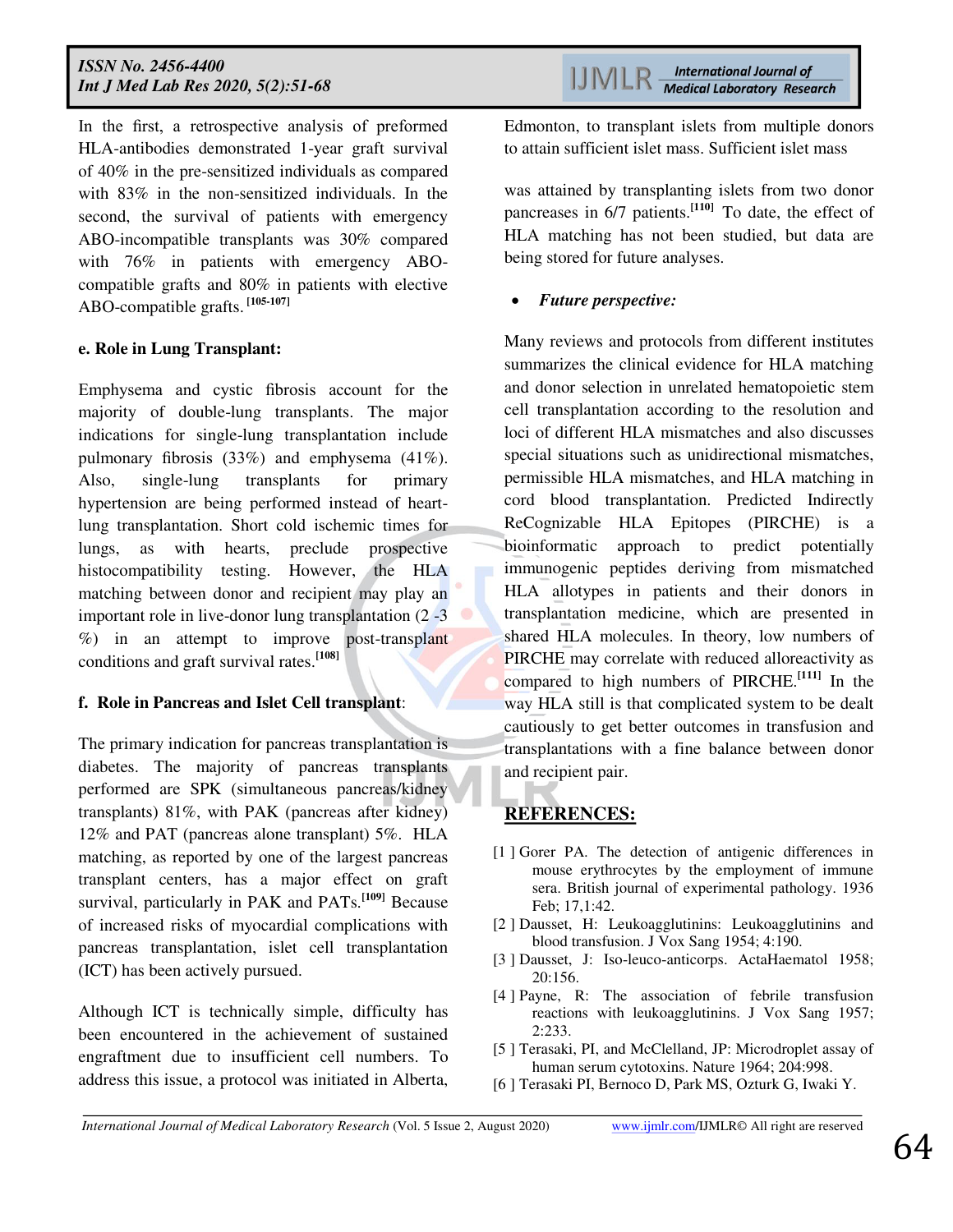Microdroplet testing for HLA-A,-B,-C, and-D antigens: the Philip Levine Award Lecture. American Journal of Clinical Pathology. 1978 ; 69,2:103-20.

- [7 ] Van Rood JJ, Van Leeuwen A. Leukocyte grouping. A method and its application. The Journal of clinical investigation. 1963;42,9:1382-90.
- [8 ] World Health Organization: Nomenclature for factors of the HL-A system. Bull WHO 39:483, 1968.
- [9 ] Dausset J, Colombani J, Legrand L, Feingold N. Le deuxième sub-locus du système HL-A. Nouv. Rev. Franc. Haematol. 1968; 8: 861.
- [10 ] Singal DP, Mickey MR, Mittal KK, Terasaki PI. Serotyping for homotransplantation XVII. Preliminary studies of HL-A subunits and alleles. Transplantation. 1968 ; 6,8:904-12.
- [11 ] Sandberg L, Thorsby E, Kissmeyer-Nielsen F, Lindholm A. Evidence of a third sublocus within the HL-A chromosomal region. Histocompatibility testing. 1970;1970:165-9.
- [12] Bach, FH, and Hirschhorn, K: Lymphocyte interaction: A potential histocompatibility test in vitro. Science 1964; 143:813.
- [13 ] Bain, B, and Lowenstein, L: Genetic studies on the mixed leukocyte reaction. Science 1964; 145:1315.
- [14 ] Bach, FH, and Amos, DB: Hu-1: Major histocompatibility locus in man.Science 1967; 156:1506.
- [15 ] WHO-IUIS TERMINOLOGY COMMITTEE REPORT (1978) Nomenclature for factors of the HLA system 1977. In: Histocompatibility Testing 7977 (Ed. by W.F.Bodmer, J.R.Batchelor, J.G.Bodmer, H.Festenstein and P.J.Morris), p. 14. Munksgaard, Copenhagen.
- [16 ] AABB Technical Manual. American Association of Blood Banks.17<sup>th</sup> edition
- [17 ] Orr HT, Lopez de Castro JA, Lancet D, Strominger JL. Complete amino acid sequence of a papain-solubilized human histocompatibility antigen, HLA-B7. 2. Sequence determination and search for homologies. Biochemistry. 1979; 18,25:5711-20.
- [18] Kaufman, JF, and Strominger, JL: Both chains of HLA-DR bind to the membrane with a penultimate hydrophobic region, and the heavy chain is phosphorylated at its hydrophilic carboxy terminus. Proc Natl AcadSci USA 1979; 76:6304.
- [19 ] Kaufman, JF, and Strominger, JL: The extracellular region of light chains from human and murine MHC class II antigens consists of two domains. J Immunol 130:808, 1983.
- [20 ] Figueroa, F, and Klein, J: The evolution of class II genes. Immunol Today 7:78, 1986.
- [21 ] Bjorkman PJ, Saper MA, Samraoui B, Bennett WS, Strominger JL, Wiley DC. Structure of the human class I histocompatibility antigen, HLA-A2. Nature. 1987; 329,6139:506-512.

**International Journal of Medical Laboratory Research** 

- [22 ] Bjorkman PJ, Saper MA, Samraoui B, Bennett WS, Strominger JL, Wiley DC. The foreign antigen binding site and T cell recognition regions of class I histocompatibility antigens. Nature. 1987; 329,6139:512-518.
- [23 ] McQueen KL, Parham P. Variable receptors controlling activation and inhibition of NK cells.Current opinion in immunology. 2002 ;14,5:615- 621.
- [24 ] Vilches C, Parham P. KIR: diverse, rapidly evolving receptors of innate and adaptive immunity. Annual review of immunology. 2002; 20,1:217-251.
- [25] Tait B. The role of HLA matching and recipient sensitization in organ allograft outcome.The HLA Complex in Biology and Medicine: A Resource Book.1st ed. 2010. p. 491-509.
- [26 ] Bodmer JG, Marsh SG, Albert ED, Bodmer WF, Bontrop RE, Charron D, Dupont B, Erlich HA, Fauchet R, Mach B, Mayr WR. Nomenclature for factors of the HLA system, 1996. Human immunology. 1997; 53,1:98-128.
- [27] Google search: http:// [www.imgt.org](http://www.imgt.org/)
- [28 ] Harmening DM. The HLA system.Modern Blood Banking and Transfusion Practices.6th edition.
- [29 ] Kissmeyer-Nielsen F, Olsen S, Petersen VP, Fjeldborg O. Hyperacute rejection of kidney allografts, associated with pre-existing humoral antibodies against donor cells. The Lancet. 1966; 288,7465:662- 5.
- [30 ] Lee, CC: Population Genetics. University of Chicago Press, Chicago, 1955.
- [31 ] Dausset J, Colombani J, Colombani M, Legrand L, Feingold N. Un nouvel antigène du système HL-A (Hu-1): l'antigène 15, allèle possible des antigènes 1, 11, 12. Nouv Rev Fr Hematol. 1968; 8,3:398-406.
- [32 ] Kissmeyer-Nielsen, F, Svejgaard, A, and Hange, M: Genetics of the HL-A transplantation system. Nature 1968; 291:1116.
- [33 ] Svejgaard, A, and Kissmeyer-Nielsen, F: Crossreactive human HL-Aisoantibodies. Nature 1968; 219:868.
- [34] Legrand, L, and Dausset, J: Histocompatibility Testing 1972. Munksgaard, Copenhagen, 1972, p 441.
- [35 ] Rodey G, Fuller T. Preliminary report of the American Society for Histocompatibility and Immunogenetics phase I workshop on HLA class I public epitopes. In Transplantation proceedings 1987 ; 19,1: 872.
- [36 ] Colombani, J, Colombani, M, and Dausset, J: Crossreactions in the HL-A system with special reference to Da 6 cross-reacting group. In Terasaki, PI (ed): Histocompatibility Testing 1970. Munksgaard, Copenhagen, 1970, p 79.
- [37 ] Rodey, GE, and Fuller, TC: Public epitopes and the antigenic structure of HLA molecules. Crit Rev Immunol 1987; 7:229.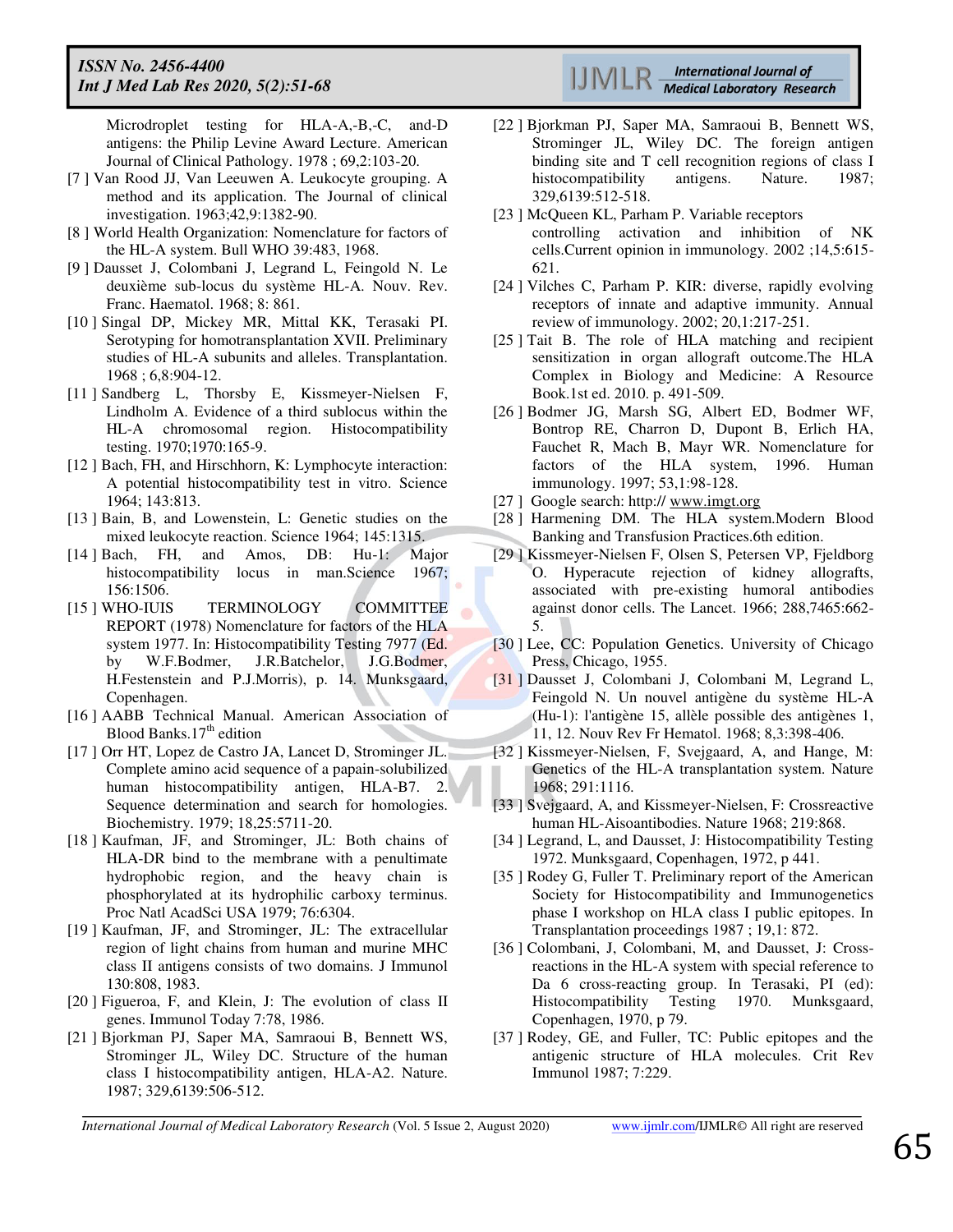- [38 ] Kohler, G, and Milstein, C: Derivation of specific antibody producing tissue culture and tumor lines by cell fusion. Eur J Immunol 1976; 6:611.
- [39 ] Harmening DM. The HLA system.Modern Blood Banking and Transfusion Practices.3rd ed., Ch. 23. F A Davis Co: 1998. p. 445-64.
- [40 ] hla.alleles.org from [IPD-IMGT/HLA Database](http://www.ebi.ac.uk/ipd/imgt/hla/) web site
- [41 ] Mehra NK. Defining genetic architecture of the populations in the Indian subcontinent: Impact of human leukocyte antigen diversity studies. Indian J Hum Genet 2010; 16:105-7.
- [42 ] Thomas J. Kindt; Richard A. Goldsby; Barbara Anne Osborne; Janis Kuby (2007). *[Kuby](https://books.google.com/books?id=oOsFf2WfE5wC&pg=PA223)  [immunology](https://books.google.com/books?id=oOsFf2WfE5wC&pg=PA223)*.Macmillan[. ISBN](https://en.wikipedia.org/wiki/ISBN_(identifier)) [978-1-4292-0211-4.](https://en.wikipedia.org/wiki/Special:BookSources/978-1-4292-0211-4)  Retrieved 28 November 2010.
- [43 ] Aderem A, Underhill DM (1999). "Mechanisms of phagocytosis in macrophages". *Annual Review of Immunology*. 17: 593–623.
- [44 ] Claas F, Castelli Visser R, Schreuder I, Rood J. Alloantibodies to an antigenic determinant shared by HLA‐A2 and B17. Tissue Antigens. 1982; 19,5:388- 91.
- [45] Troup, CM, and Walford, RL: Cytotoxicity test for the typing of human lymphocytes. Am J ClinPathol 1969; 51:529.
- [46 ] Eisen, SA, Wedner, HJ, and Parker, CW: Isolation of pure human peripheral blood T-lymphocytes using nylon wool columns. ImmunolCommun 1972; 1:571.
- [47 ] Lowry RJ, Goguen J, Carpenter CB, Strom TB, Garovoy MR. Improved B Cell Typing for HLA—DR Using Nylon Wool Column Enriched B Lymphocyte Preparations. Tissue Antigens. 1979; 14,4:325-30.
- [48 ] van Rood, JJ, van Leeuwen, A, and Ploem, JS: Simultaneous detection of two cell populations by two-color fluorescence and application to the recognition of B cell determinants. Nature 1976; 262:795.
- [49 ] Fauchet R, Bodmer JG, Kennedy LJ, Mazzilli MC, Muller C, Raffoux C, et al. HLA–A, B, C monoclonal antibodies. In: Albert ED, Baur MP, Mayr WR, editors. Histocompatibility Testing.Springer-Verlag: Berlin Heidelberg; 1984. p. 211-7.
- [50 ] Vartdal F, Gaudernack G, Funderud S, Bratlie A, Lea T, Ugelstad J, Thorsby E. HLA class I and II typing using cells positively selected from blood by immunomagnetic isolation‐a fast and reliable technique. Tissue antigens. 1986; 28,5:301-12.
- [51 ] Tiercy, JM, Jannet, M, and Mach, B: A new approach for the analysis of HLA class II polymorphism: HLA oligo typing. Blood Rev 4:9, 1990.
- [52 ] Erlich H, Bugawan T, Begovich AB, Scharf S, Griffith R, Saiki R, Higuchi R, Walsh PS. HLA‐DR, DO and DP typing using PCR amplification and immobilized

**International Journal of Medical Laboratory Research** 

probes. International Journal of Immunogenetics. 1991; 18,1‐2:33-55.

- [53 ] Bugawan TL, Begovich AB, Erlich HA. Rapid HLA-DPB typing using enzymatically amplified DNA and nonradioactive sequence‑specific oligonucleotide probes. Immunogenetics 1990; 32:231-41.
- [54 ] Bugawan TL, Apple R, Erlich HA. A method for typing polymorphism at the HLA‑A locus using PCR amplification and immobilized oligonucleotide probes. Tissue Antigens 1994; 44:137-47.
- [55 ] Newton CR, Graham A, Heptinstall LE, Powell SJ, Summers C, Kalsheker N, Smith JC, Markham AF. Analysis of any point mutation in DNA. The amplification refractory mutation system (ARMS). Nucleic acids research. 1989 ; 17,7:2503-16.
- [56 ] Olerup O, Zetterquist H. HLA-DR typing by PCR amplification with sequence‑specific primers (PCR‑SSP) in 2 hours: An alternative to serological DR typing in clinical practice including donorrecipient matching in cadaveric transplantation. Tissue Antigens 1992; 39:225-35.
- [57 ] Santamaria P, Boyce-Jacino MT, Lindstrom AL, Barbosa JJ, Faras AJ, Rich SS. HLA class II "typing": direct sequencing of DRB, DQB, and DQA genes. Human immunology. 1992; 33,2:69-81.
- [58 ] Spurkland A, Knutsen I, Markussen G, Vartdal F, Egeland T, Thorsby E. HLA matching of unrelated bone marrow transplant pairs: direct sequencing of in vitro amplified HLA‐DRB1 and‐DQB1 genes using magnetic beads as solid support. Tissue Antigens. 1993 ; 41,3:155-64.
- [59 ] Knipper AJ, Hinney A, Schuch B, Enczmann J, Uhrberg M, Wernet P. Selection of unrelated bone marrow donors by PCR‐SSP typing and subsequent nonradioactive sequence‐based typing for HLA DRB1/3/4/5, DOB1, and DPB1 alleles. Tissue antigens. 1994 ; 44,5:275-84.
- [60 ] Shankarkumar U, Pawar A, Ghosh K. Implications of HLA sequence-based typing in transplantation. J Postgrad Med 2008; 54:41-4.
- [61 ] Beck S, Geraghty D, Inoko H, Rowen L, Aguado B, Bahram S. The MHC sequencing consortium. Complete sequence and gene map of a human major histocompatibility complex. Nature 1999; 401:921-3.
- [62 ] Hosomichi K, Shiina T, Tajima A, Inoue I. The impact of next-generation sequencing technologies on HLA research. J Hum Genet 2015; 60:665-73
- [63 ] Fuller TC, Phelan DO, Gebel HM, Rodey GE. Antigenic specificity of antibody reactive in the antiglobulin-augmented lymphocytotoxicity test. Transplantation. 1982; 34,1:24-9.
- [64 ] Fuller, TC, and Rodey, GE: Specificity of alloantibodies against antigens of the HLA complex. In Theoretical Aspects of HLA: A Technical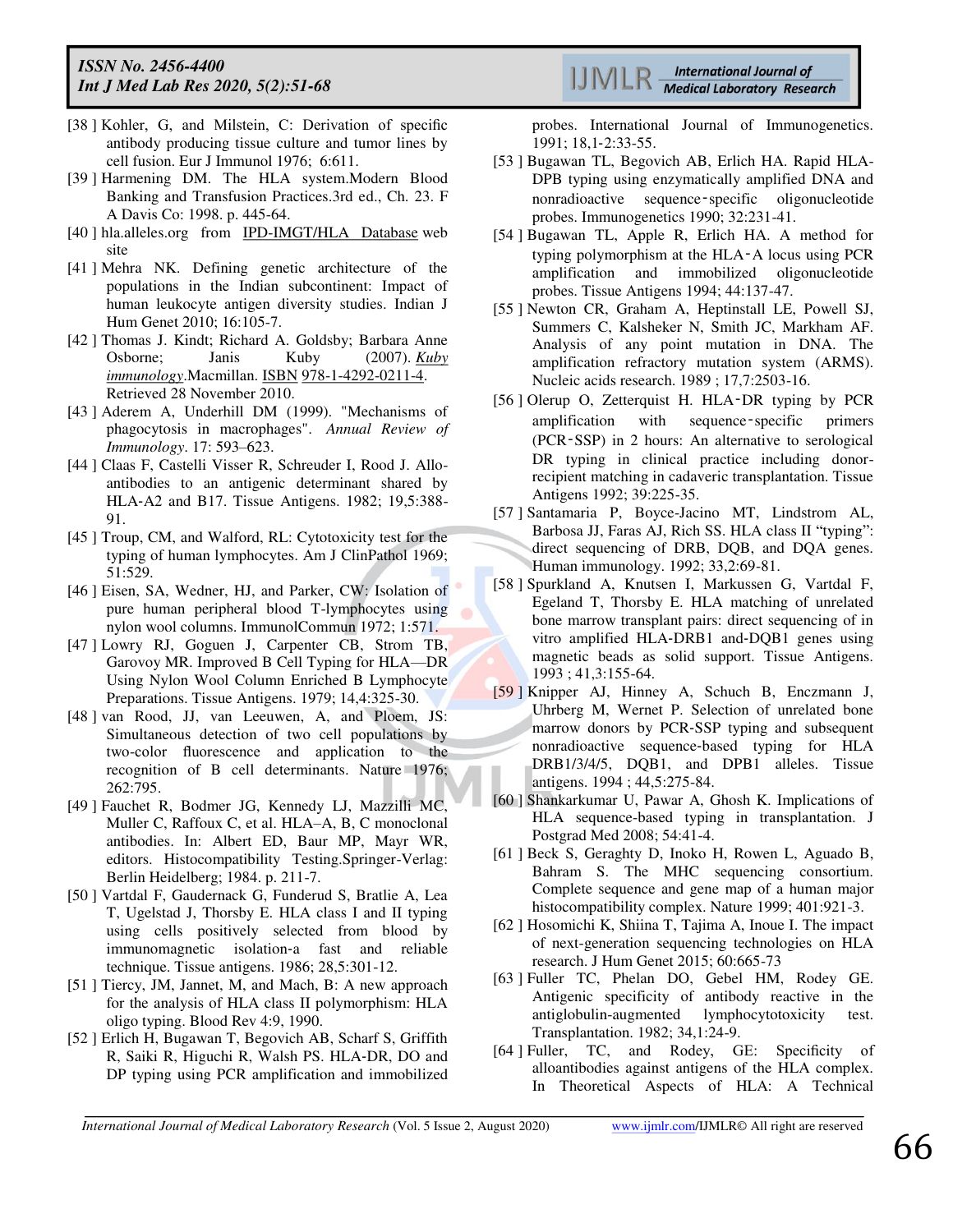Workshop.American Association of Blood Banks, Arlington, VA, 1982, p 51.

- [65 ] Lucas ZJ, Coplon N, Kempson R, Cohn R. Early renal transplant failure associated with subliminal sensitization. Transplantation. 1970; 10,6:522-9..
- [66 ] Patel, R, and Briggs, WA: Limitation of the lymphocyte cytotoxicity crossmatch test in recipients of kidney transplants having preformed anti-leukocyte antibodies. N Engl J Med 1971; 284:1016.
- [67 ] Bray, RA: Flow cytometry in the transplant laboratory. Ann NY AcadSci 677:138, 1993.
- [68 ] Billen EV, Voorter CE, Christiaans MH, van den Berg‑Loonen EM.Luminex donor‑specific crossmatches. Tissue Antigens 2008; 71:507-13.
- [69 ] AABB Technical Manual. American Association of Blood Banks. 18<sup>th</sup> edition
- [70 ] Thorsby E. A short history of HLA. Tissue Antigens 2009; 74:101-16.
- [71 ] Polesky, HF: New concepts in paternity testing. Diagn Med 1981.
- [72 ] Tiwari, JL, and Terasaki, PI: HLA and Disease. New York, Springer-Verlag, 1985.
- [73] Mourant, AE, Kopec, AC, and Domaniewska-Solczak, K: Blood Groups and Diseases. New York, Oxford University Press, 1978.
- [74 ] Malaviya AN, Mehra NK, Adhar GC, Jindal K, Bhargava S, Batta RK, Vaidya MC, Tandon RK, Sankaran B. The clinical spectrum of HLA-B27 related rheumatic diseases in India. The Journal of the Association of Physicians of India. 1979; 27,6:487.
- [75 ] Madhavan R, Parthiban M, Rajendran CP, Chandrasekaran AN, Zake L, Sanjeevi CB. HLA class I and class II association with ankylosing spondylitis in a southern Indian population. Annals of the New York Academy of Sciences. 2002; 958,1:403-7.
- [76 ] Darrell JT, Dzik WH. Leukocyte reduced blood components: Laboratory and clinical aspects. Editors: Toby L. Simon, Edward L. Snyder, Bjarte G. Solheim, Christopher P. Stowell, Ronald G. Strauss, Marian Petrides .
- [77 ] Rossi's Principles of Transfusion Medicine.4th ed. Blackwell Publisher; 2000. p. 228-46. 45.
- [78 ] Colombani, J: Blood platelets in HL-A serology. Transpl Proc 1971; 3:1078.
- [79 ] Svejgaard, A, Kissemeyer-Nielson, F, and Thorsby, E: HL-A typing of platelets. In Terasaki, PI (ed): Histocompatibility Testing 1970. Munksgaard, Copenhagen, 1970, p 160.
- [80] Leibert, M, and Aster, RH: Expression of HLA-B12 on platelets, on lymphocytes, and in serum: A quantitative study. Tissue Antigens 1977; 9:199.
- [81 ] Aster, RH, Szatkowski, N, and Liebert, M: Expression of HLA-B12, HLA-B8, W4, and W6 on platelets.Transpl Proc 1977; 9:1965.



- [82 ] Duquesnoy, RJ, Testin, J, and Aster, RH: Variable expression of W4 and W6 on platelets: Possible relevance to platelet transfusion therapy of alloimmunized thrombocytopenic patients. Transpl Proc 1977; 9:1827.
- [83 ] Duquesnoy, RJ, Filip, DJ, and Rody, GE: Successful transfusion of platelet "mismatched" for HLA antigens to alloimmunized thrombocytopenic patients. Am J Hematol 1977; 2:219.
- [84 ] Brand, A, van Leeuwen, A, and Eernisse, JG: Platelet immunology with special regard to platelet transfusion therapy. ExcerptaMedica International Congress 1978; 415:639.
- [85 ] Herzig, RH, Herzig, GP, and Biell, MI: Correction of poor platelet transfusion responses with leukocytepoor HLA-matched platelet concentrates. Blood 1975; 46:743.
- [86 ] Seftel MD, Growe GH, Petraszko T, Benny WB, Le A, Lee CY, Spinelli JJ, Sutherland HJ, Tsang P, Hogge DE. Universal prestorage leukoreduction in Canada decreases platelet alloimmunization and refractoriness. Blood. 2004 ; 103,1:333-9..
- [87 ] Popovsky MA, Moore SB. Diagnostic and pathogenetic considerations in transfusion-related acute lung injury.Transfusion 1985; 5:573-7.
- [88 ] Petz LD, Calhoun L, Yam P, Cecka M, Schiller G, Faitlowicz AR, Herron R, Sayah D, Wallace RB, Belldegrun A. Transfusion-associated<br>graft-versus-host disease in immunocompetent immunocompetent patients: report of a fatal case associated with transfusion of blood from a second‐degree relative, and a survey of predisposing factors. Transfusion. 1993 ; 33,9:742-50.
- [89 ] Davey RJ. Transfusion-associated graft-versus-host disease and the irradiation of blood components.Immunol Invest 1995; 24:431-4.
- [90 ] Bortin, MM, and Rimm, AA: Increasing utilization of bone marrow transplantation. Transplantation 1986; 42:229.
- [91 ] Petersdorf EW, Hansen JA, Martin PJ, Woolfrey A, Malkki M, Gooley T, Storer B, Mickelson E, Smith A, Anasetti C. Major-histocompatibility-complex class I alleles and antigens in hematopoietic-cell transplantation. New England Journal of Medicine. 2001; 345,25:1794-800.
- [92 ] Flomenberg N, Baxter-Lowe LA, Confer D, Fernandez-Vina M, Filipovich A, Horowitz M, Hurley C, Kollman C, Anasetti C, Noreen H, Begovich A. Impact of HLA class I and class II high-resolution matching on outcomes of unrelated donor bone marrow transplantation: HLA-C mismatching is associated with a strong adverse effect on transplantation outcome. Blood. 2004; 104,7:1923- 1930.